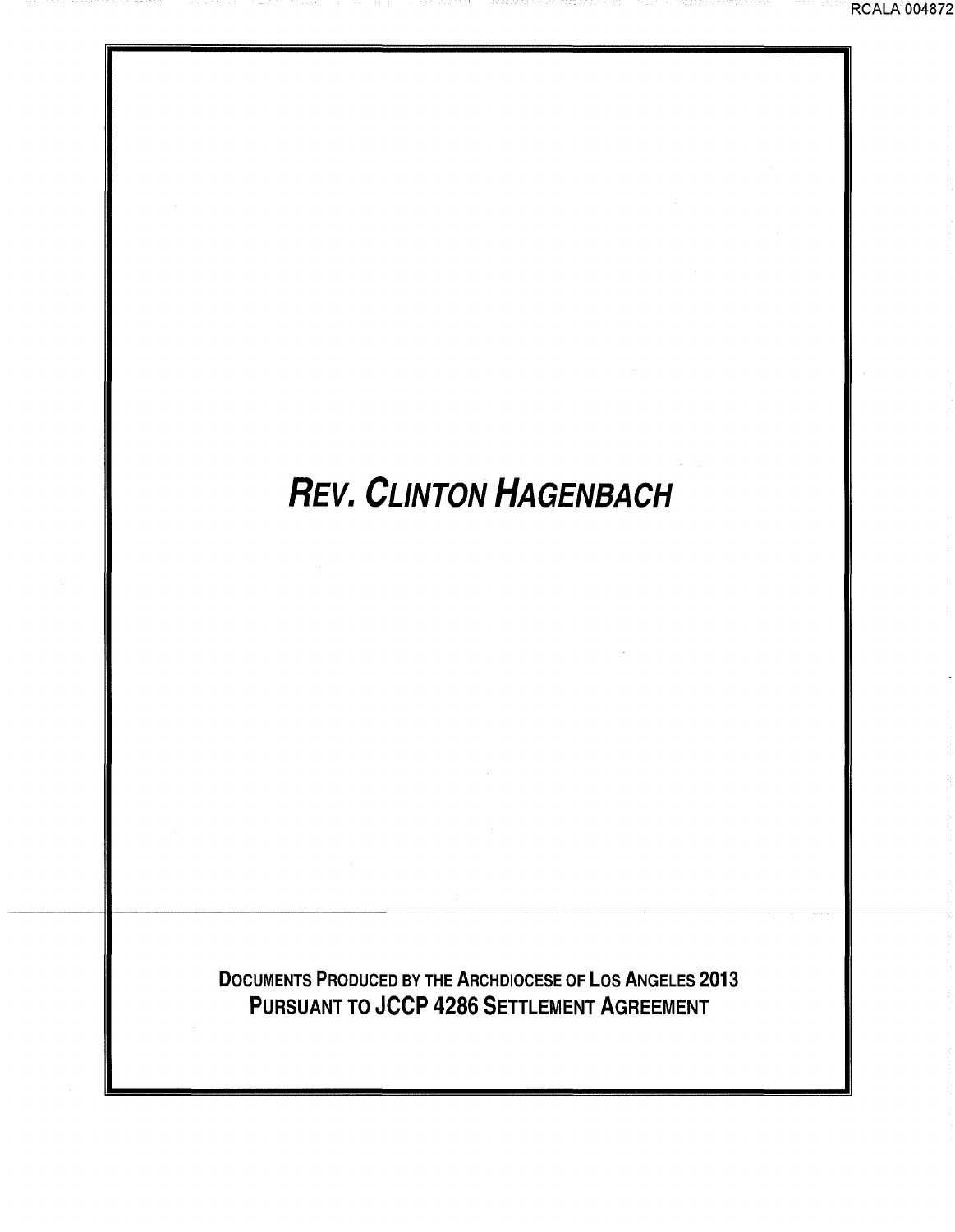### Vicar for Clergy Database

------·· -----·

Clergy Assignment Record (Detailed)

### Rev Clinton V. Hagenbach

Current Primary Assignment

Birth Date 11/15/1928 Diaconate Ordination Priesthood Ordination Diocese Name Date of Incardination Religious Community Ritual Ascription Ministry Status Canon State Begin Pension Date

Birth Place Sacramento, California, USA

4/25/1961 Archdiocese of Los Angeles 4/25/1961

Latin Deceased

Diocesan Priest Incard Process  $\Box$ 

Age: Deanery:

**Seminary Ethnicity** 

St. John's Seminary, Camarillo American {USA)

### **Fingerprint Verification and safeguard Training**

Date Background Check Virtus Training Date

### **Assignment History**

| <b>Assignment</b><br>Deceased                                                                          | 12/7/1987  | <b>Beginning Date Completion Date</b> |  |
|--------------------------------------------------------------------------------------------------------|------------|---------------------------------------|--|
| Nazareth House, Los Angeles Resident, Retired                                                          | 11/3/1987  | 12/6/1987                             |  |
| St. Joseph Catholic Church, Hawthorne Pastor, Active Service                                           | 11/12/1984 | 10/12/1987                            |  |
| Chaplain, Active Service                                                                               | 7/1/1981   | 11/11/1984                            |  |
| Holy Spirit Catholic Church, Los Angeles Associate Pastor (Parochial<br>Vicar), Active Service         | 11/6/1978  | 6/30/1981                             |  |
| St. Teresa of Avila Catholic Church, Los Angeles Associate Pastor<br>(Parochial Vicar), Active Service | 1/7/1974   | 11/5/1978                             |  |
| Holy Family Catholic Church, Artesia Associate Pastor (Parochial Vicar),<br><b>Active Service</b>      | 3/8/1973   | 1/6/1974                              |  |
| Holy Trinity Catholic Church, Los Angeles Associate Pastor (Parochial<br>Vicar), Active Service        | 9/24/1968  | 3/7/1973                              |  |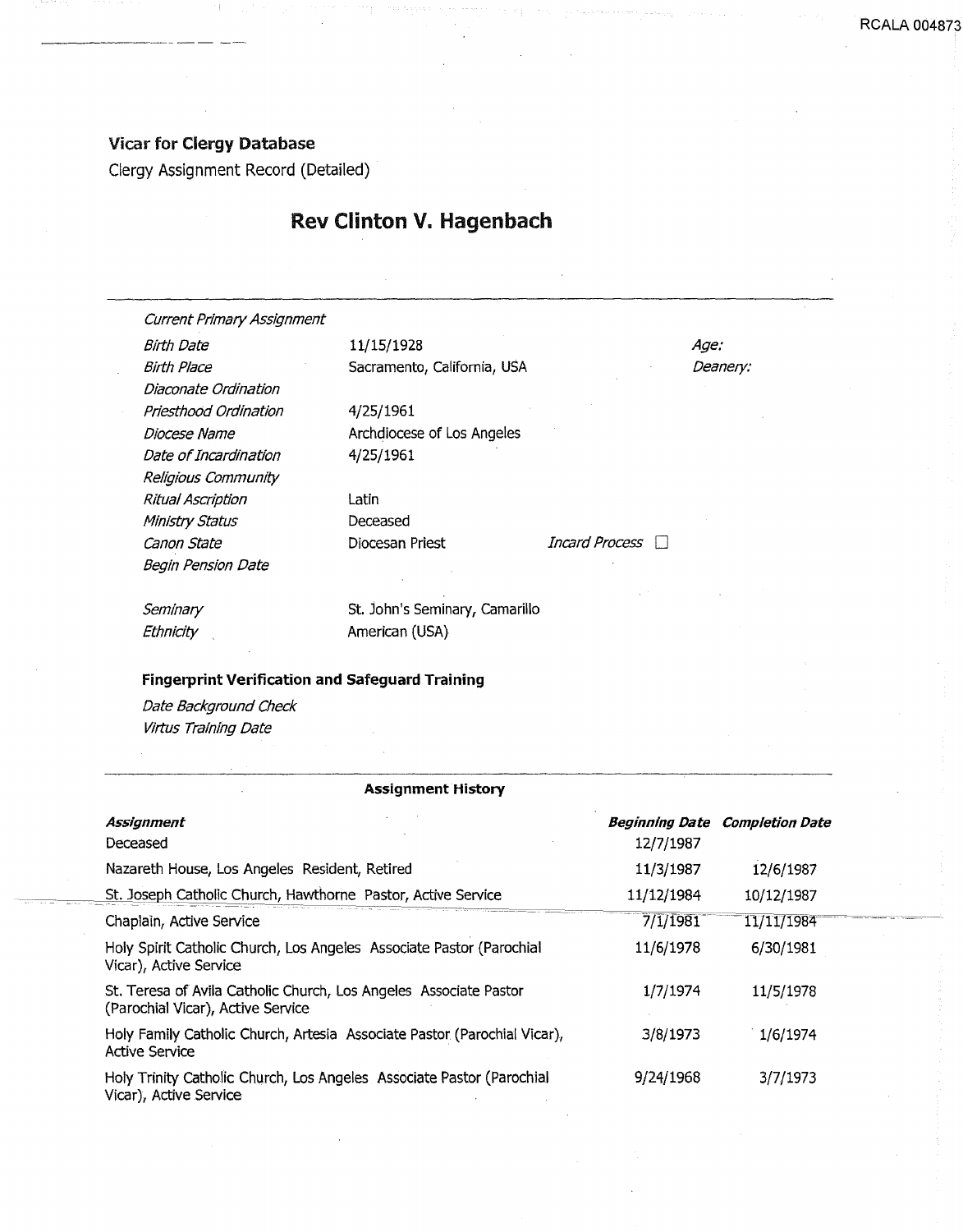**RCALA 00487** 

| Holy Innocents Catholic Church, Long Beach Associate Pastor (Parochial<br>Vicar), Active Service     | 1/13/1966 | 9/23/1968 |
|------------------------------------------------------------------------------------------------------|-----------|-----------|
| St. Cyril of Jerusalem Catholic Church, Encino Associate Pastor (Parochial<br>Vicar), Active Service | 5/10/1961 | 1/12/1966 |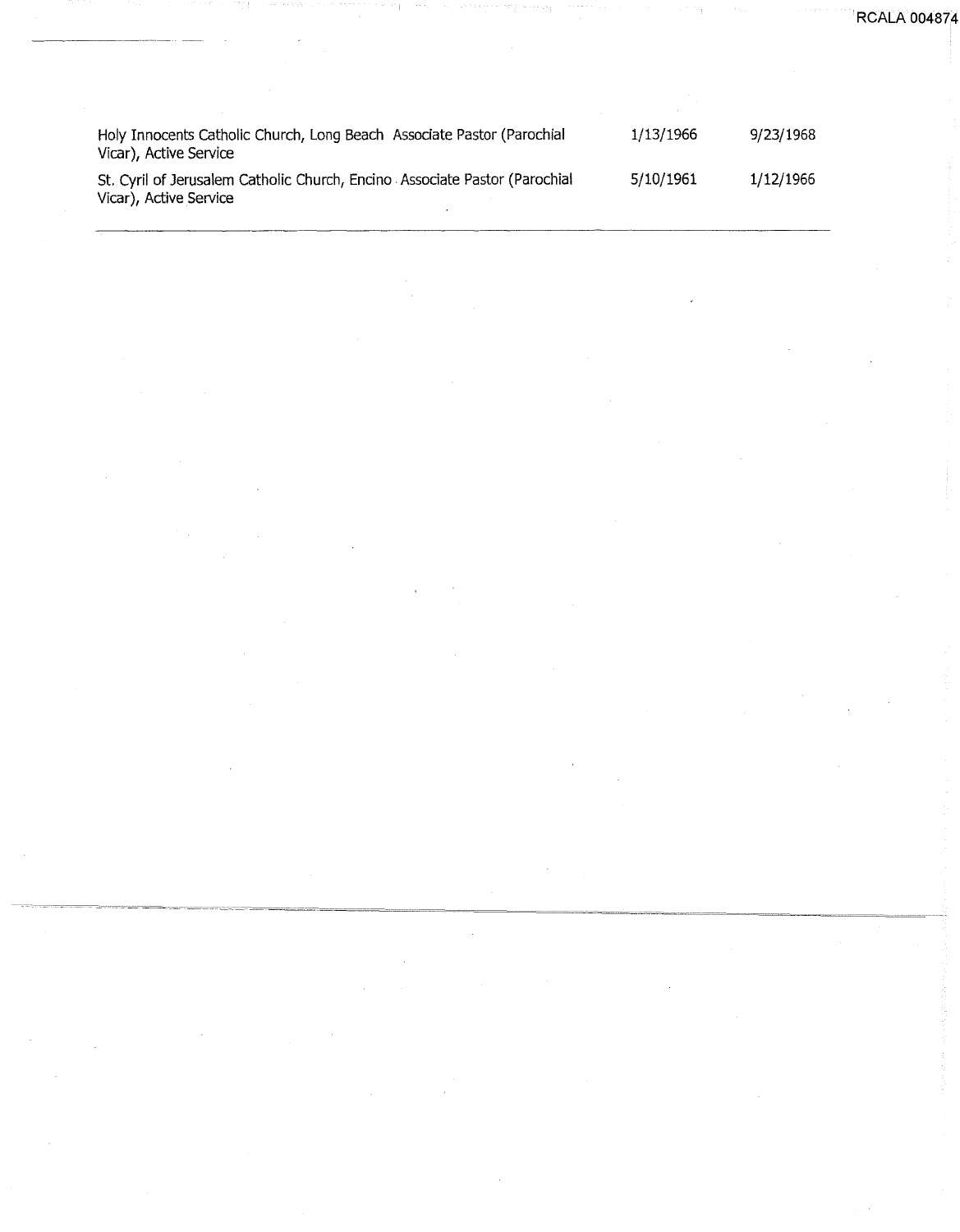J Chinton Victor Hagenbach, today, September 19, 1986,

Jol all the plople Shave offended or was<br>not the priest I should have been, I ask<br>their pardon and prayers.

RCALA 004875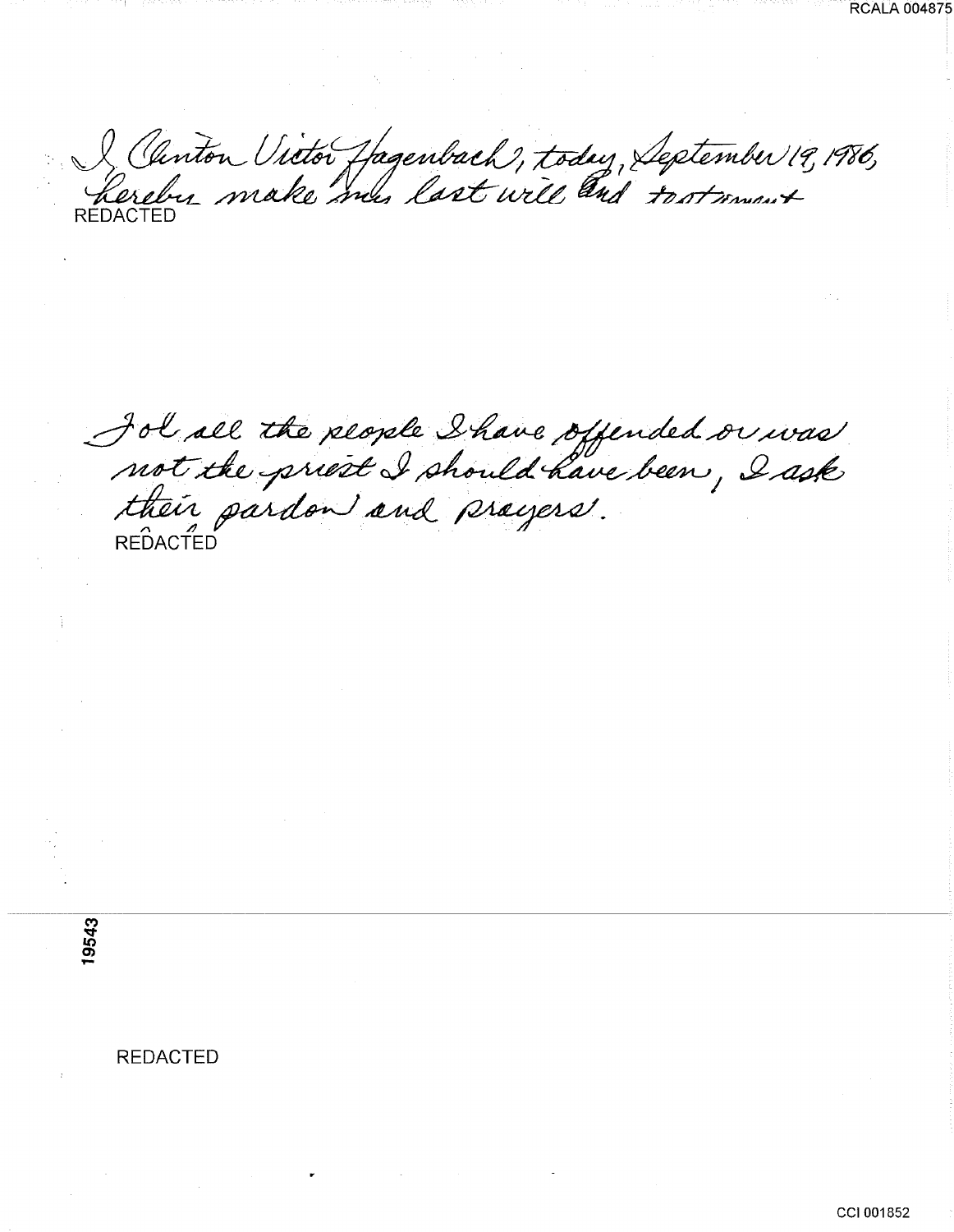lage 2 REDACTED

 $\sim$ 

> $\mathcal{L}$  $\sim$   $\lambda$  $\varphi\in\mathcal{E}$

 $\omega \rightarrow \frac{\gamma}{2}$ 

 $\mathbb{C}^{\times}$ 

 $\bar{z}$ 

 $\bar{\beta}$ 

 $\frac{1}{2}$ 

 $\frac{1}{2}$  :

**REDACTED** 

 $\bar{z}$ 

 $\overline{\phantom{a}}$ 

 $\ddot{\phantom{a}}$ 

 $\overline{a}$ 

 $\bar{\gamma}$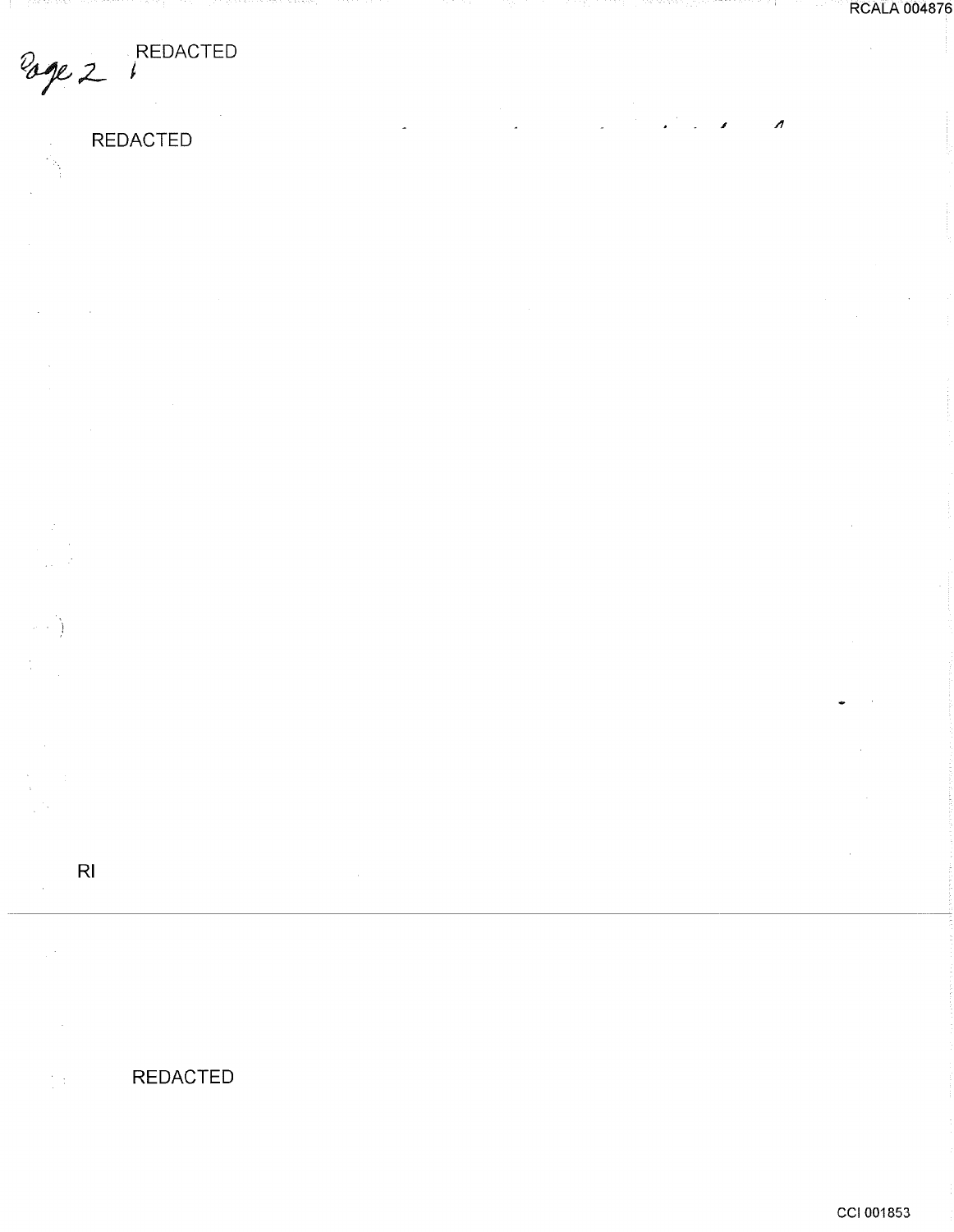ing<br>S

 $C_{\rm{th}}$ 

### Esteemed Cardinal Roger Mahoney

I write to you with deep regret and embarrassment as a devote Catholic. Due to the recent allegations against the Catholic Church, I feel the responsibility and obligation as a follower of Christ to come forth with my experience growing up as a victim of sexual abuse in the Catholic Church.

The events and person of whom which I am about to notify you of occurred roughly between the years 1984 and 1985, at St. Joseph Catholic Parish in Hawthorne California. I attended St. Joseph Catholic School from 1 st grade until my graduation of the 8th grade where I served as an alter boy, student and parishiner under the guidance of our pastor Rev. Clinton Hagenbach. I trusted him very much as did my parents since he helped them pay for me and my brothers tuition. Let it be known that this financial assistance he provided did in no way justify his conduct and or actions.

What I am about to divulge to you is quite difficult to put in words. For 18 years I have kept this secret from everyone. I truly felt that if I had done something wrong and that God would punish me for talking to others about what happened in Father Hagenbachs rectory. I know now that the lies, hypocrisy and demonic ways of these so called men of the cloth must be brought to light! Not for my sake nor for those of others who have come forth, but for the sake of my future children and other innocent children whose lives will be scared at the hands of such evil men. I begin by formally advising you that I was molested by a Catholic priest by the name of Clinton Hagenbach. As I mentioned earlier in this letter. The abuse began in 1984 in his bedroom at the rectory of St. Joseph Catholic Parish. After serving mass with Father Hagenbach he would invite his special alter boys over to his room for M&Ms and sodas. We all took a liking to Father Hagenbach, what kid wouldn't with all those chocolates and sodas. He in turn had a special place for his alter boys. We knew what awaited us in his room, jars of M&Ms [both plain and peanut], sodas stacked to the closet walls, his gun collection and his dirty video collection. At that young age I thought if a priest lets you watch those kinds of videos than it must be ok. After mass and greeting the congregation, Father Hagenbach would return to his room were I would be watching television and eating chocolates. He would sit next to me and begin to kiss me on my lips. The kisses slowly progressed to tongue kissing, from that point he would take his hand and rub my penis and ask me if it felt good. I did not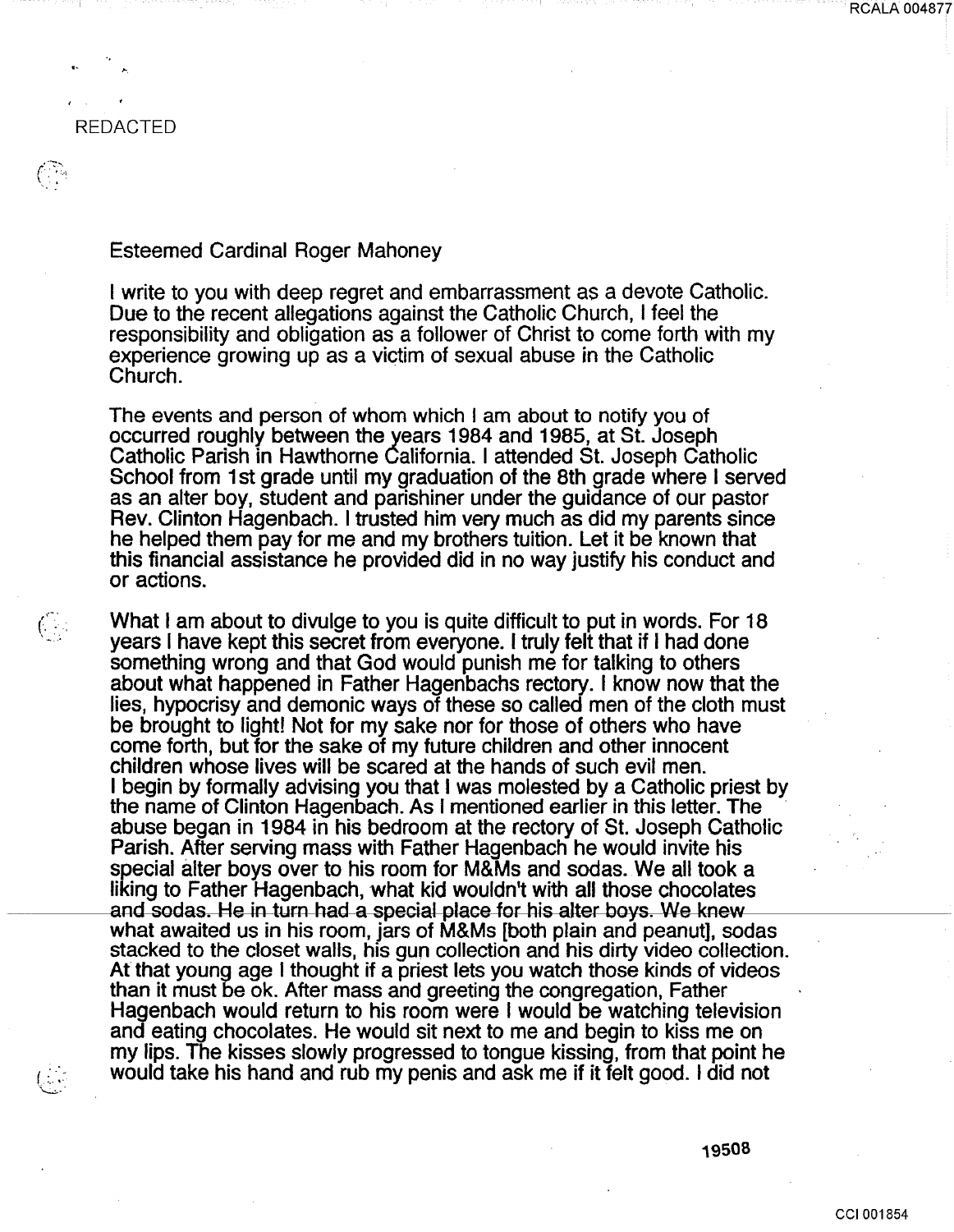RCALA 004878

know what to say, I always thought this was suppose to be between a man and a woman. Father Hagenbach would then show me his penis and have me either touch it or sit on it and rub it. I have blocked these memories of my childhood out for years for I knew that they would bring shame upon myself, my parents and God. There was another alter boy who was my childhood friend by the name of REDACTED — he to was molested various times by Father Hagenbach. He would separate us from each other, one in his bedroom while the other waited his turn in his living room. This abuse went on for a year or so until my graduation from St. Joseph Catholic School.

In my heart I have forgiven father Hagenbach for his sins, I pray that he has asked God for forgiveness as well. One thing is to forgive as Jesus has taught us to do in the gospels, but another is to look the other way when one knows there are atrocities being committed. This is the sin of all leaders of the Catholic Church who know of and protect child molesting priests. How dare you wash your hands and look the other way as Pontious Pilate did during our saviors crucifixion. If you Cardinal Mahoney, Pope John Paul II, and all the cardinals, bishops, monsignors and priests know of any of your clergy to be molesting or have molested innocent children let it be known public and let them be defrocked! We as Catholics are not concerned about loosing potential clergy men and the dwindling ranks of priests due to the outcome of this potential list. Those would be staffing problems and are semantics. Is it not the Catholic Churchs mission here on earth to lead Gods people and proclaim his eternal word? I fear that if this "cancer'' is not removed, the church will not only loose followers, but more importantly loose the blessings and favor that God has bestowed on it. I ask you Cardinal Mahoney to stop for a second and look to your right, implore the Holy face of our sweet Lord Jesus Christ and ask him what he would do? You are a leader! You must by definition lead by example! Do you think our Lord Jesus Christ turned the other way when he saw the hypocrites in the temple desecrating the house of God? Are each of us not the house of God? Scripture states that our bodies are temples of God. For even Christ himself took a whip and forced the hypocrites out of Gods Holy Temple. I ask you this, which is the greater sin? A priest who molests, or the Church that protects the molester? I am well aware that as Christians we must forgive, but to deny and hide a sin is wrong.

 $\bigcap$ 

 $\bigcap_{i=1}^n$ 

 $\left(\begin{array}{c} \cdot \end{array}\right)$ 

The practice of protecting perverts or better put "criminals" has come to an end! There are thousands of young men coming to grip with the lies and secrets that have haunted them for over half of there lives. These are new times we are living in, no longer will Catholic parishioners take a docile stance on this matter. Nor will we be held accountable for the guilt, remorse and sins of there Church! It took me 18 years to come forth with this dark and shameful secret. I implore you for the sake of God, his Holy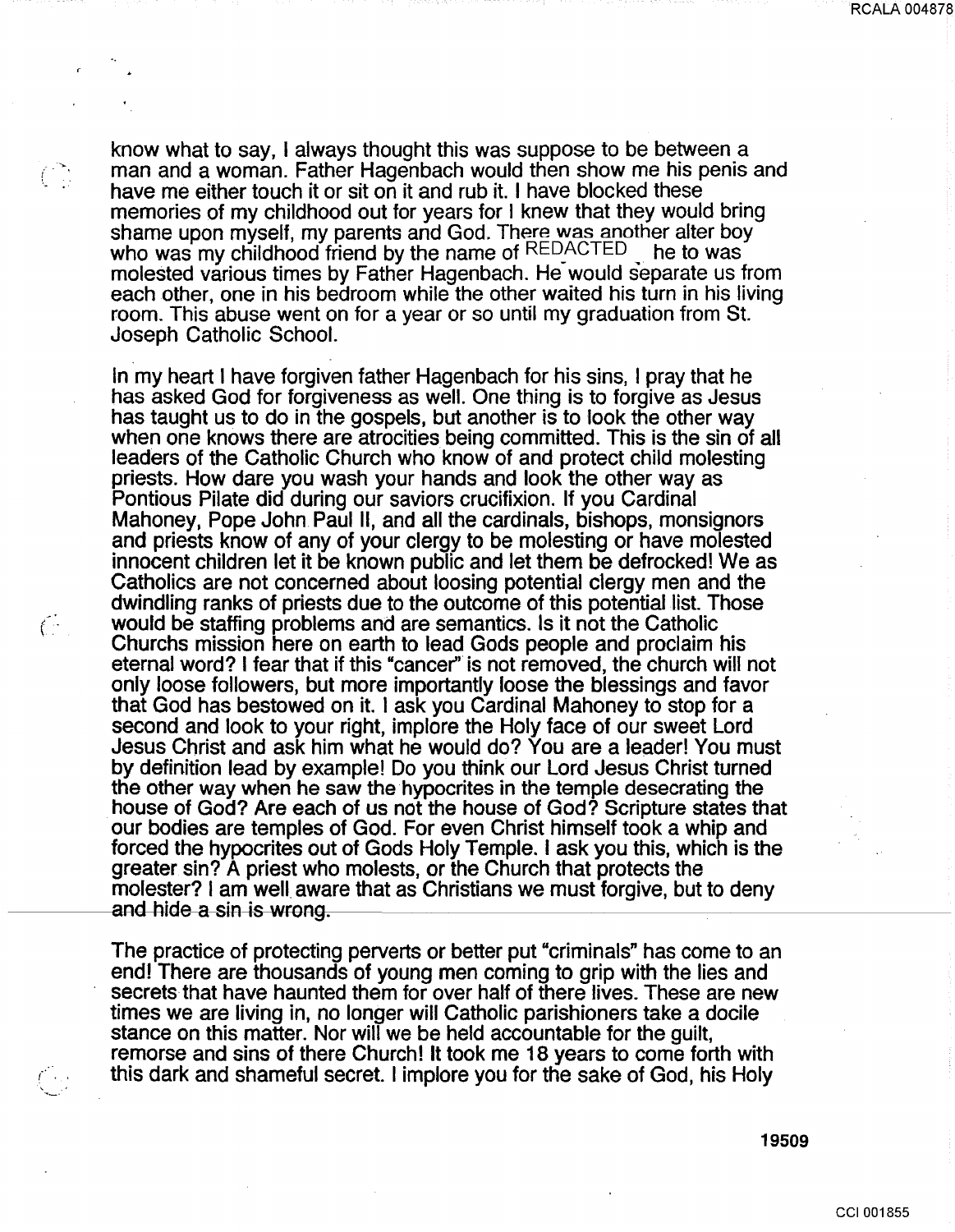Church on earth and the lives of innocent children all over the world do something NOW!

I demand that a list of all child molesting clergy men be made public and turned in to local law enforcement agencies. I also demand that a formal investigation be launched into the behavior and conduct of Father Clinton Hagenbach and his whereabouts so that he and others like him may be defrocked so they may be turned over to the proper authorities. For the life of me I cannot begin to fathom the thought of Church leaders knowing of clergy that have in the past or are currently molesting children giving the Holy Sacraments such as Penance and Holy Communion. As I have stated earlier, I forgive Father Hagenbach for what he has done to me and countless others, but what makes you believe that years of patterned behavior can be eradicated with an act of contrition?

Cardinal Mahoney, I pray for you and all the leaders of the Catholic Church that combined with God's infinite wisdom, the Holy Spirit's everlasting light and Christ's loving power may lead you to do what is right! To renounce Satan and his current grip on our beloved Church, and to be truthful and forthcoming with these perpetrators in our midst. I do expect a response to this letter as well as a list of all known clergy men who have indulged in the sexual perversion of children to local law enforcement.

Yours in Christ REDACTED

 $\mathbb{R}$  . .,

cc:His Holiness, John Paul II

RCALA 004879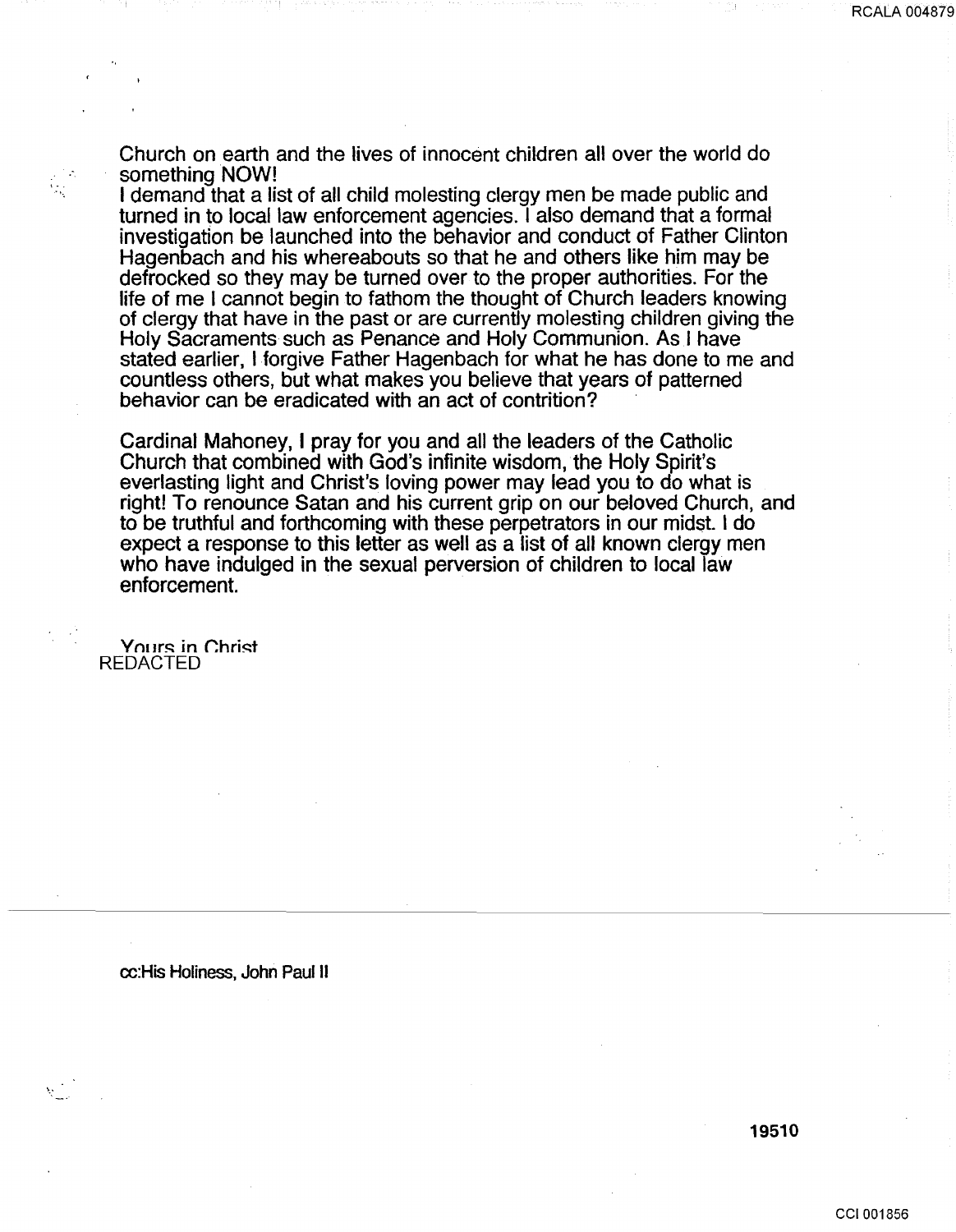**RCALA 00488** 

 $\bullet$  09/06/02 17:35  $\uparrow$  :30 No:925



otlice ol **Vicar for Clerey** (7.1~)637-72.84

3424 Los Angeles<br>
Mishire California **5oulevard 90010-2241**  $\overline{\phantom{a}}$ 

California

**Archdiocese of Los Angeles** 

April 18,2002

REDACTED

.<br>سمب*دسه* 

REDACTED

Dear Mr.

Cardinal Roger Mahony asked me to respond to your recent letter. First, let me express my deep sorrow at the abuse you experienced. No child should ever be mistreated in the way you were, especially not by a priest.

As a Church, we wish to respond in a way that can contribute to your healing. Therefore, I have askedREDACTED REDACTED the Coordinator of our assistance ministry, to contact you. She will do so in the near future. If you prefer, you may phone her at REDACTED

Father Clinton Hagenbach died on December 7, 1987. As of the time of his death, we had never received a complaint that he had abused anyone. child or adult. At the end oflast year, we received our first indication that he had acted abusively. I am grateful that you have also come forward so that we can know the truth and learn from it.

Please know that Cardinal Mahony has already reported the names and appropriate information about any priest accused of cbjld abuse to the police and other authorities. He has not reported those names to the media for many reasons, including the fact that the police want to be free to conduct their investigations appropriately and without the glare of publicity. Of course, he has not provided the names of dweased priests who have engaged in abusive activities, since a dead man cannot be punished by criminal penalties.

Again, I thank you for writing. May the Holy Spirit give you the gift of growth in healing.

Sincerely yours,

Monsignor Craig A. Cox, J.

REDACTED

Pastoral Regions: Our Lady of the Angels San Fernando San Gabriel San Pedro Santa Barbara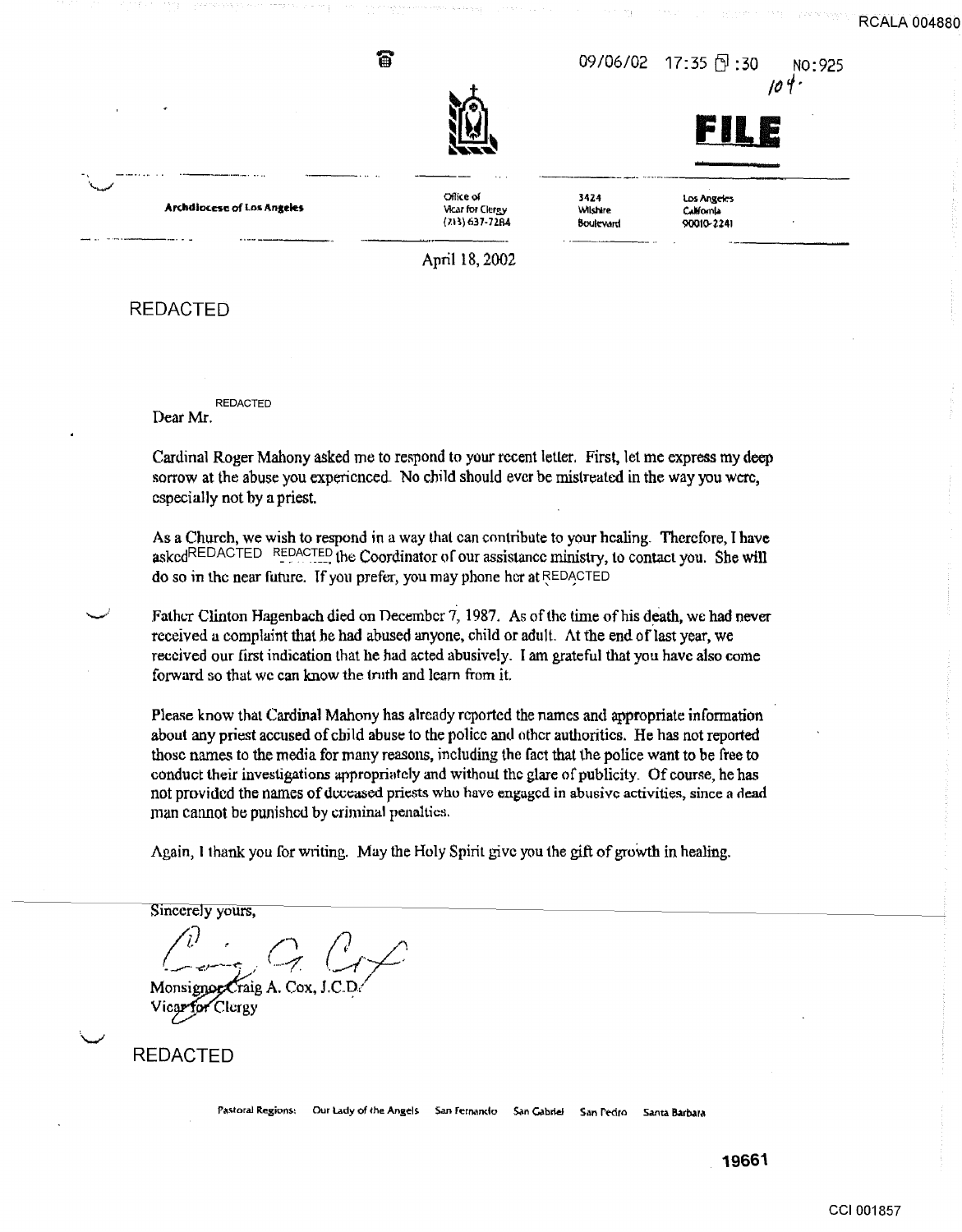### AUDJX MESSAGE@ 3:43 PM Thursday, May 09, 2002

Transferred by Dr. REDACTED

REDACTED  $\,$ , could you get this message to REDACTED

ີ້ ລ

"Yes, REDACTED it's 3:30 PM I wondered if you could pass a message on to  $REDACTED$  - he won't call me back. I just sent him some bills for reimbursement last week- UPS'd them to him, so he signed for them- I checked, he signed for them. I'd just like to get it taken care of and he won't call me back. I'd appreciate it if you'd drop him a line and just tell him to pay the damn thing so we can keep moving forward on this. I'd really appreciate it for some help here, since I'm getting zero from Craig. Thank you. You can call me on my cellREDACTED . Thank you. Bye."

### REDACTED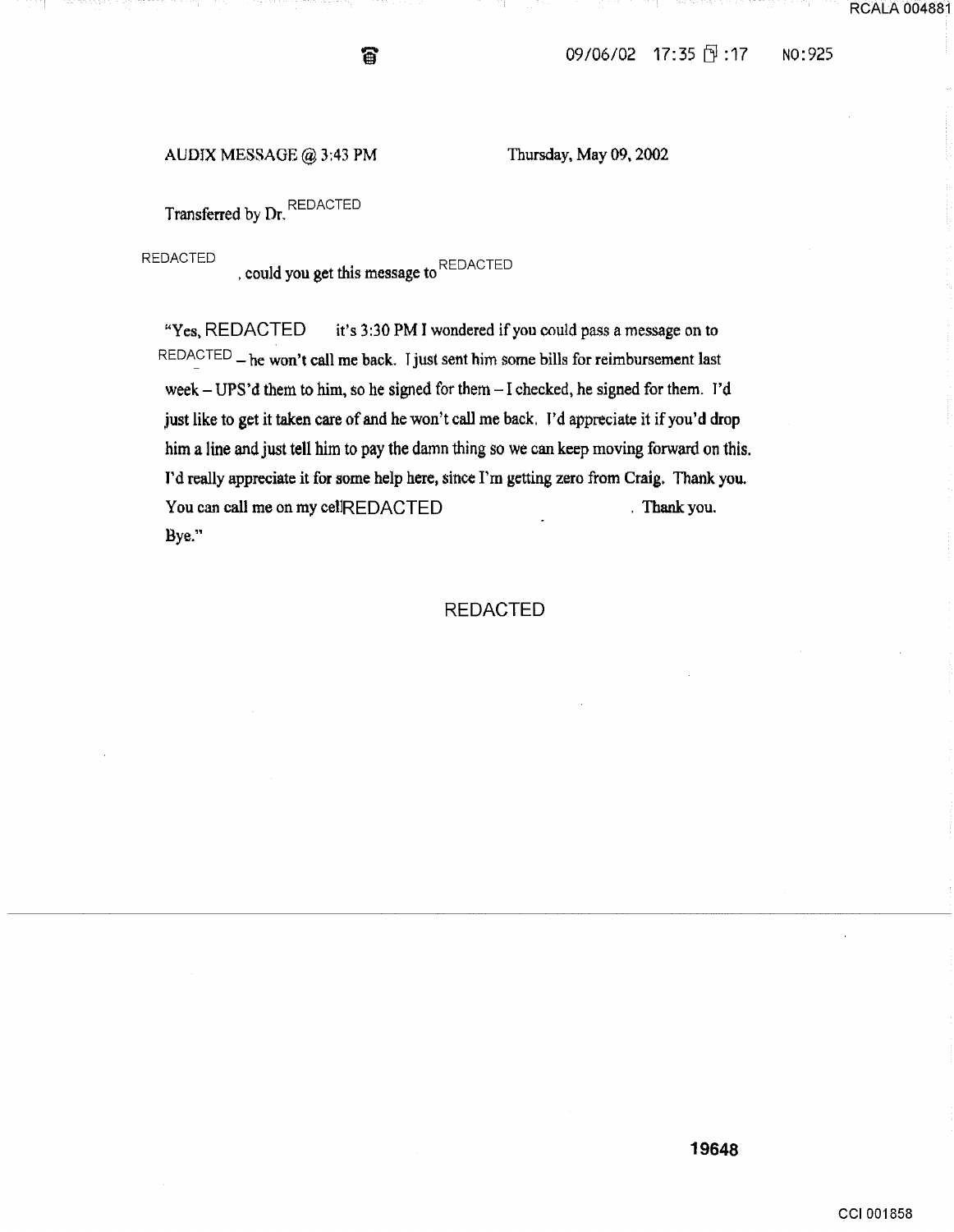$09/06/02$  17:35  $\sqrt{9}$ :16 No:925 Page 1 of I

REDACTED

, Dr.  $^\mathsf{REDACIED}$ 

From: REDACTED

Sent: Thursday, May 09, 2002 10:10 PM

To: REDACTÉD

Subject: PLEASE FORWARD TO CARDINAL MAHONEY, from REDACTED

ត

Dear Cardinal Mahoney,

We met with you on March 19 in your office regarding a situation about Father Hagenbach. I felt you were understanding with the situation and I left thinking you were aoina to do the tight thing. Like I told you In our meeting, when I first came forward regarding the abuse, to REDACTED in Nov. I stated to him that "I just want to deal with this the way God would want me to deal with it". When we (my father in law, wife and myself) met with you we stated that we want to settle this situation quickly and fairly. We stated that we wanted to conclude this situation without legal counsel. So far your people have done very little to conclude this situation rapidly if anything they have slowed my progress in recovery. This brings back vivid memories of how Hagenbach manlipulated me as a child growing up. 1 am not sure if you are aware of the lack of progress that has occured since our meeting but would appreciate if you would get involved. There is no reason why REDACTED Cox won't return my phone calls, multiple phone calls at that. This would not be acceptable in any other business matter, it is purely lack of professionalism and bad people skills. I really don't know what to think of this two dioceses employees, do you feel what they are doing is what God would what them to do in this situation? Please contact me ASAP so I can continue in the my recovery from this horrible situation.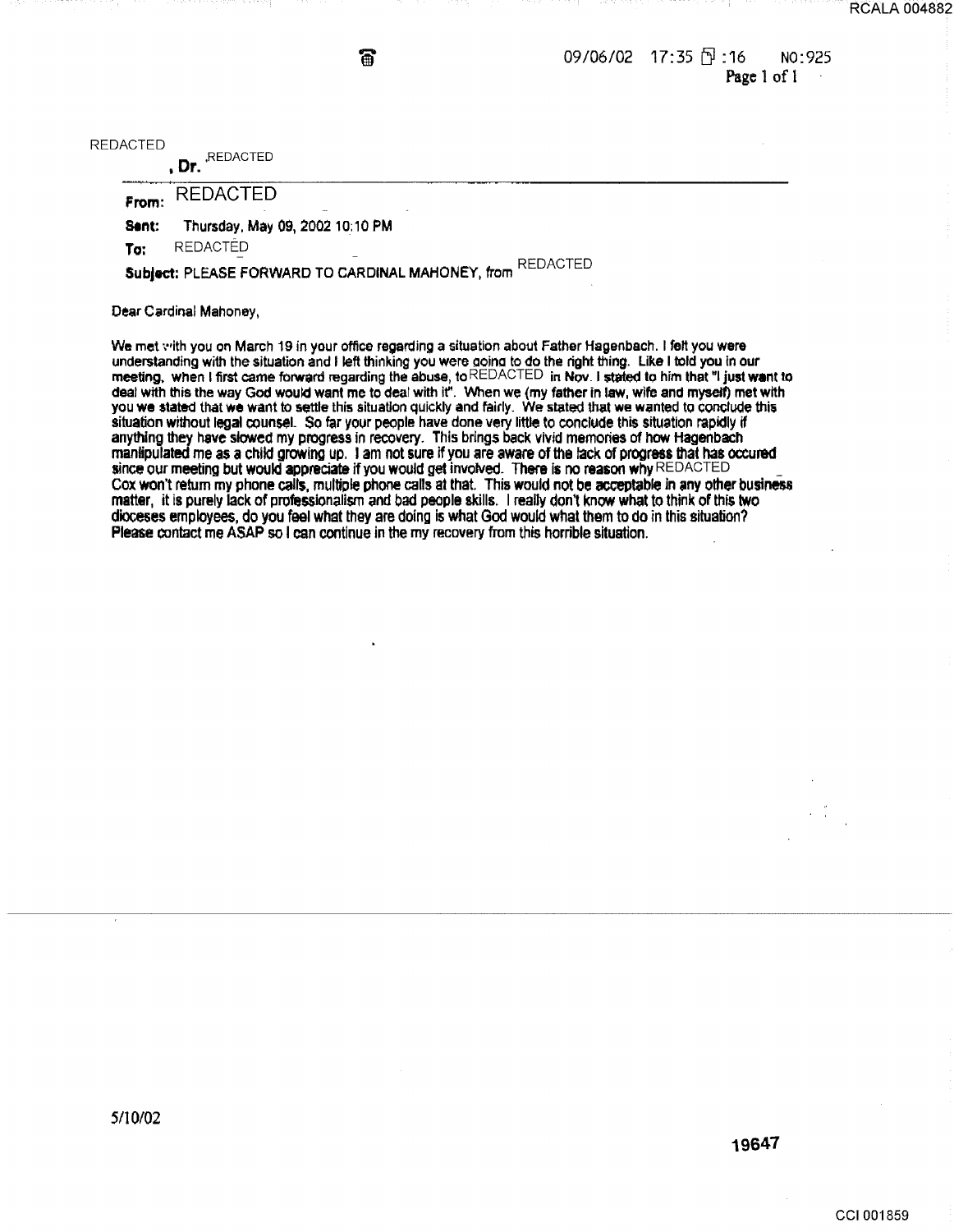ត

### $09/06/02$  17:35  $\Box$  :08 N0:925

| REDACTEI <sup>REDACTED</sup>                       |                                                          |
|----------------------------------------------------|----------------------------------------------------------|
| <b>REDACTED</b><br>Office of Vicar for Clergy      |                                                          |
| June 11, 2002                                      |                                                          |
| Interview with REDACTED<br><b>REDACTEDREDACTED</b> | (re: case of Rev. Clinton Hagenbach) on June 11, 2002 by |
|                                                    |                                                          |

The following arc my notes for the interview that you and I conducted with  $REDACTER$  today at  $1.30$  must detect  $\overline{OS}$ I :;JOp.m. at 1he ACC.

 $l.$  REDACTED arrived about 15 minutes late, he thought the meeting was to be held at the Cathedral Offices.

2. 2. He says that he does not recall clearly if he was 12 or 13 or if he was 17 or 18 whon the abuse by Fr. Clinton Hagenbach began, then after lots of thought, he thinks it was about 14. Was it about 200 times that he abused me? I dun't recall clearly. He was taken to Las Vegas, given some amphetamines, but it is not very clear, and very painful to be talking about all this.

3. 1 grew up as a Catholic, I was educated as a Catholic, I went to 'REDACTED High School down the slreet.

4. I come here not to criticize the Church. I don't want to go to SNAP meeting, I tried that and it was too angry. It doesn't fit my needs. I want some spiritual assistance.

5. Perhaps if I could find some friendly group that would discuss and talk about these things. Maybe families that need to discuss this. I was under the impression that Cardinal Mahony was setting up a spiritual assistance program. I would like to get help there.

- 6. Not necessarily therapists or psychologists. Just people that can discuss this and share some thoughts and experiences.
- 7. A nother possibility would be a priest from the  $R_{\text{EDACTED}}$  area, where I could talk with. My wife is pretty mad at me still thinking about the Church. She recently became a Catholic. I sort of feel guilty, that I brought her in to all of this. My father was a REDACTED for 40 years atREDACTED 1. He is kind of quiet about all of this, he is concerned about what the  $\frac{1}{1}$ would think about him, that he was there when this all happened. Fr. Hagenbach was living with us for two months at our house when the abuse began. He betrayed us. At least I know that he is in hell.
- 8. My brother is angry, very angry. He is still with the SNAP people. He spends lots of free time on the internet searching and looking for things about priests. I have tried to tell him to free himself up and go out to a movie or something with the family. I don't want Hagenbach to tie me down, to control me, by making me spend time with protesters and angry people and computers. I don't want him to control my life. 1 want to go to a group where T can heal, and talk and discuss this with others, so that others won't be hurt as I was, perhaps hundreds of others who were hurt. There was another third guy who hung around with us who was also abused, but he hasn't come forth yet. It is very painful. *(He cried tears at this point)*
- 9. I would like to sec the fi1cs on Fr. Clinton. My brother also requested ihcm, but was turned down. I also would like to see the files on Fr. Clinton.
- 10. I would like to meet with Cardinal Mahony, my parents, perhaps my wife. My brother got to see him:-1-would-too;-(We indicated that his schedule was very full, but that we would forward his request. We inquired when he would like to see him. ) He said that because he leaves on vacation by mid July, he would like to see him before the July  $4<sup>th</sup>$  weekend.

REDACTED and I indicated that we would work on trying to find a group to meet with, or a priest, as he *requested and that we would get to him as soon as possible. Also, concerning the files on Fr. Clinton Jlagenbach, we indicated that that was out of our hands, the lawyers decide those things, and that a request for a meeting with the Cardinal would he forwarded to his office.*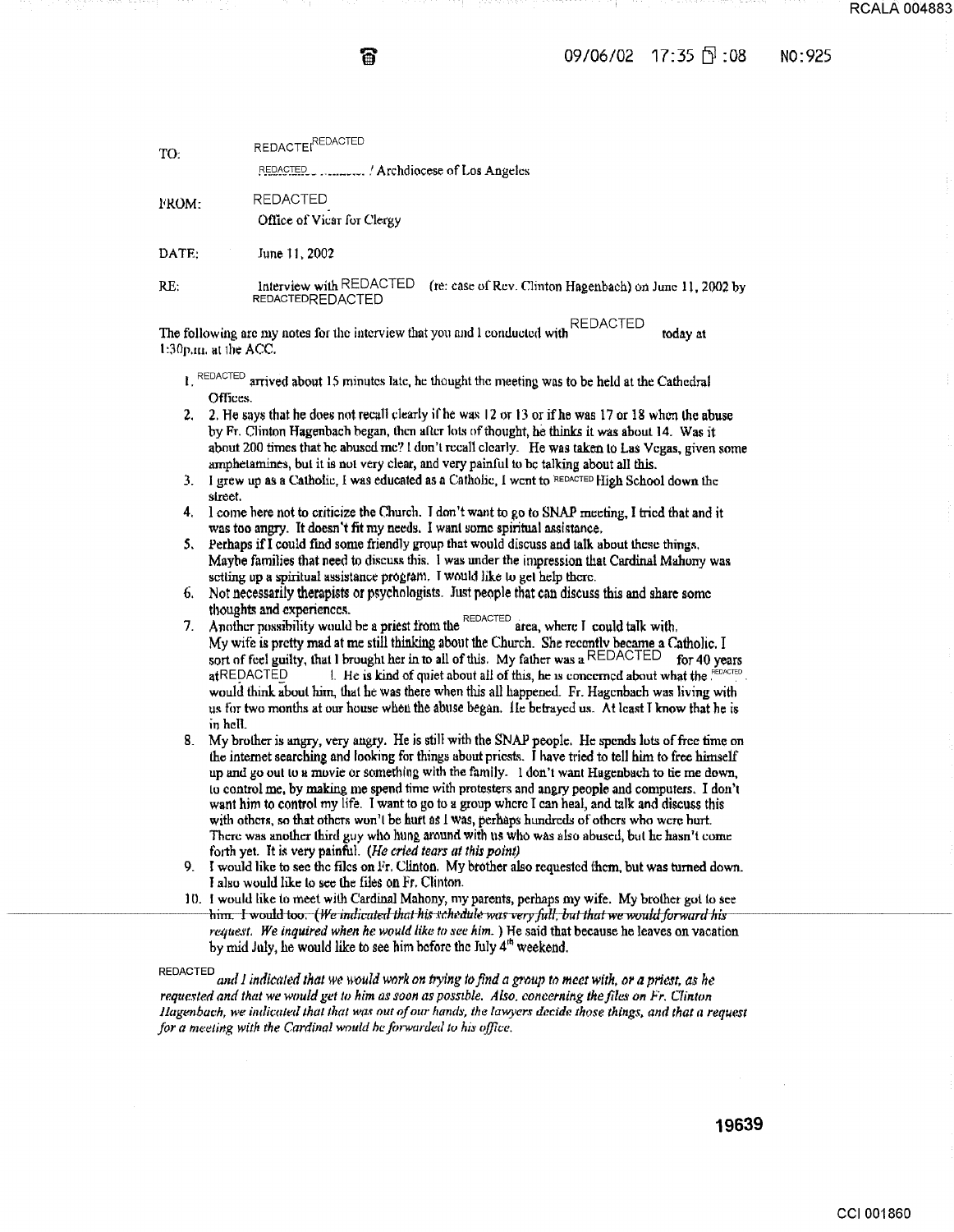09/06/02 17:35 F : 03 N0:925

July 18, 2002

ត

### REDACTED

REDACTED Dear

I remember our meeting at St. Dorothy's, Glendora, and have continued to think about you and pray for you and your family since that time. I trust you are well and that the Holy Spirit of healing and peace has been leading you forward.

I am writing at the request of Cardinal Mahony and REDACTED REDACTED. You have requested the opportunity to meet with Cardinal Mahony, and he has long had a policy of openness to and enthusiasm for such meetings. He still very much wants to meet with you as well as with others who have been abused by a priest. Recent developments, however, now preclude his ability to schedule such meetinss at this time.

As I am sure you are aware, the California Legislature and Governor decided to rescind the previously existing statute of limitation in circumstances of sexual misconduct with minors. This, coupled with the filing on July 16 of a class action lawsuit before the Superior Court ofthe County ofLos Angeles, has created new circumstances and legal obstacles to any meeting between Cardinal Mahony and victims at this time. Meetings of this nature would almost certainly have the unintended consequence of tainting the legal force of' any agreement for damages reached subsequently. Thus, only after the issues related to the monetary damages that you are seeking are definitively settled can the Cardinal meet with you without creating serious lesal complications for you and for the Church.

Let me assure you that the Cardinal still wishes to meet with you and your wife at some point in the future, and I personally hope that this can occur sooner rather than later.

I am enclosing a brief letter from one of the attorneys of the Archdiocese that contains some information on how you might pursue entering a settlement or joining the class action suit. I trust that this information may be helpful for you.

Sincerely yours in Christ,

Monsignor Craig A. Cox, J.C.D. Vicar for Clergy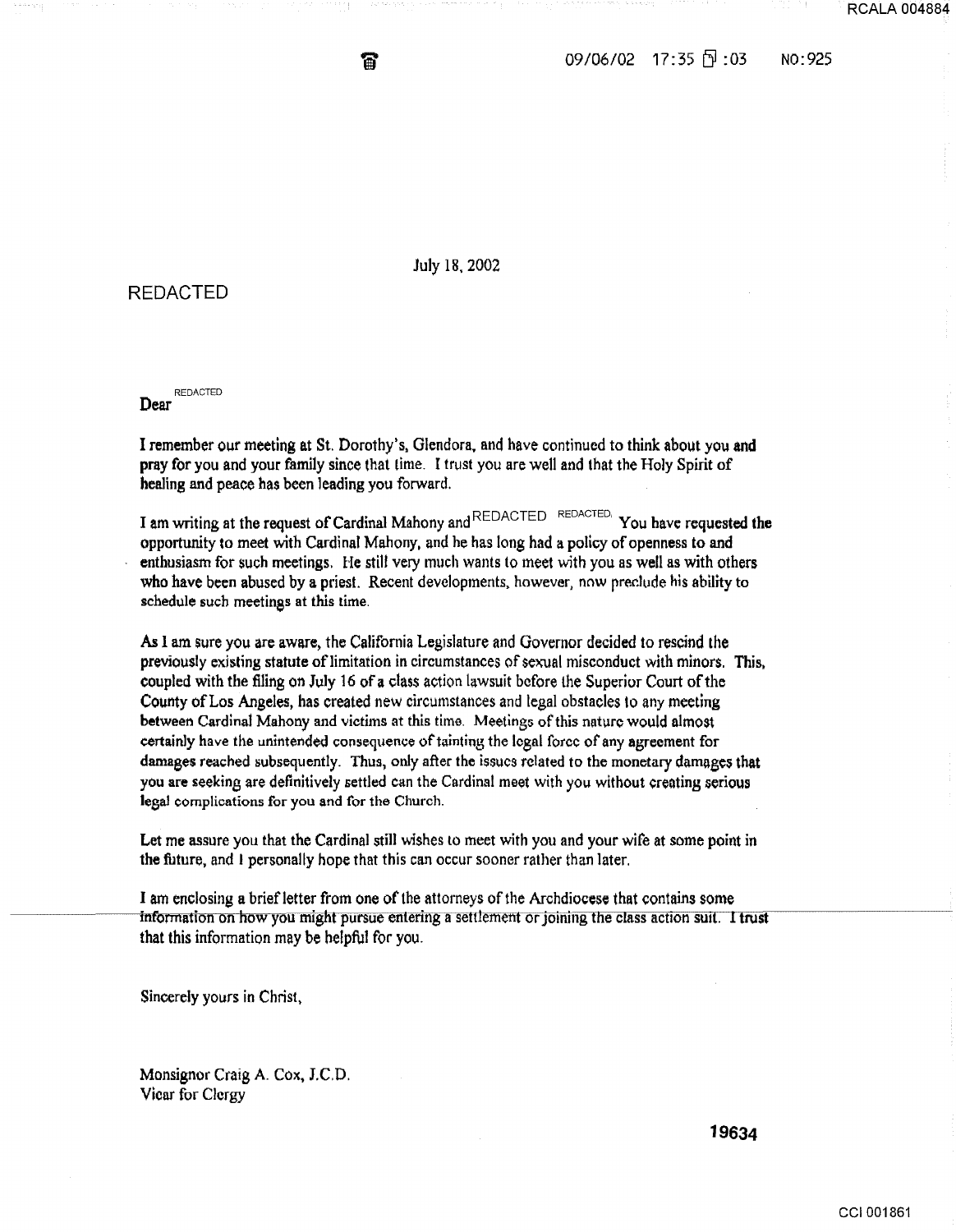÷,

ċ

T -691 P. 02/03 F-699

|  |  | REDACTED |
|--|--|----------|
|--|--|----------|

| $\mathbb{E}$ | <sup>会具()</sup> 程序 |
|--------------|--------------------|
|              | AUG 1 3 2002       |
|              |                    |

August 6, 2002

Cardinal Roger Mahony Archdiocese of Los Angeles 3424 Wilshire Boulevard Los Angeles, CA 90010

Dear Cardinal Mahony:

I am writing in response to Monsignor Cox's letter (enclosed) to my husband, REDACTED dated August 2, 2002, and to plead with you to meet with REDACTED as you did his brother. REDACTED is the brother of REDACTED who met with you personally on April 19, 2002.

As I am sure you are aware, like REDACTED was molested, abused and tortured by Father Clinton Hagenbach from 1973 through 1980. The abuse he endured was sexual in nature as well as physical and mental. Over the seven-year period, the abuse included the introduction and use of drugs and alcohol as well as being threatened at gunpoint. The instances of abuse by Father Hagenbach against  $REDACTED$  occurred at least one hundred times during this seven-year period.

A casual observer of <sup>REDACTED</sup> might think that  $\sum_{n=1}^{\text{REDACTED}}$  has had a good life over the last thirty years since the abuse first began.  $REDACTED$  is a proud alumnus of  $REDACTED$  High School and graduate of REDACTED. We have been married for over ten years. On REDACTED 2001, our first child. REDACTED REDACTED Was born.

Along with this success, however, REDACTED life has been difficult. The burden of living with the pain of the abuse brought on by Father Hagenbach has come at a cost, resulting in the manifestation of physical problems and mental anguish. REDACTED suffers from depression and severe anxiety. For many years, REDACTED has suffered from a weight problem, weighing as much as 292 pounds, despite his active participation in sports. Presently, REDACTED is eighty-five pounds overweight, and this is negatively affecting his health. Additionally, when REDACTED was vounger. he relied on drugs to help him escape from his anxiety, ultimately repressing the horrific acts<br>perpetrated upon him by Father Hagenbach. While **REDACTED** was able to overcome REDACTED<br>REDACTED

pain of his past

REDACTED suffers from constant anxiety. On a day-to-day basis, he is haunted by panic attacks. He has difficulty sleeping, which includes nightmares, night-time panic attacks, as well as sleep apnia. As to be expected with weight problems and anxiety,  $REDACTED$  also has high blood pressure.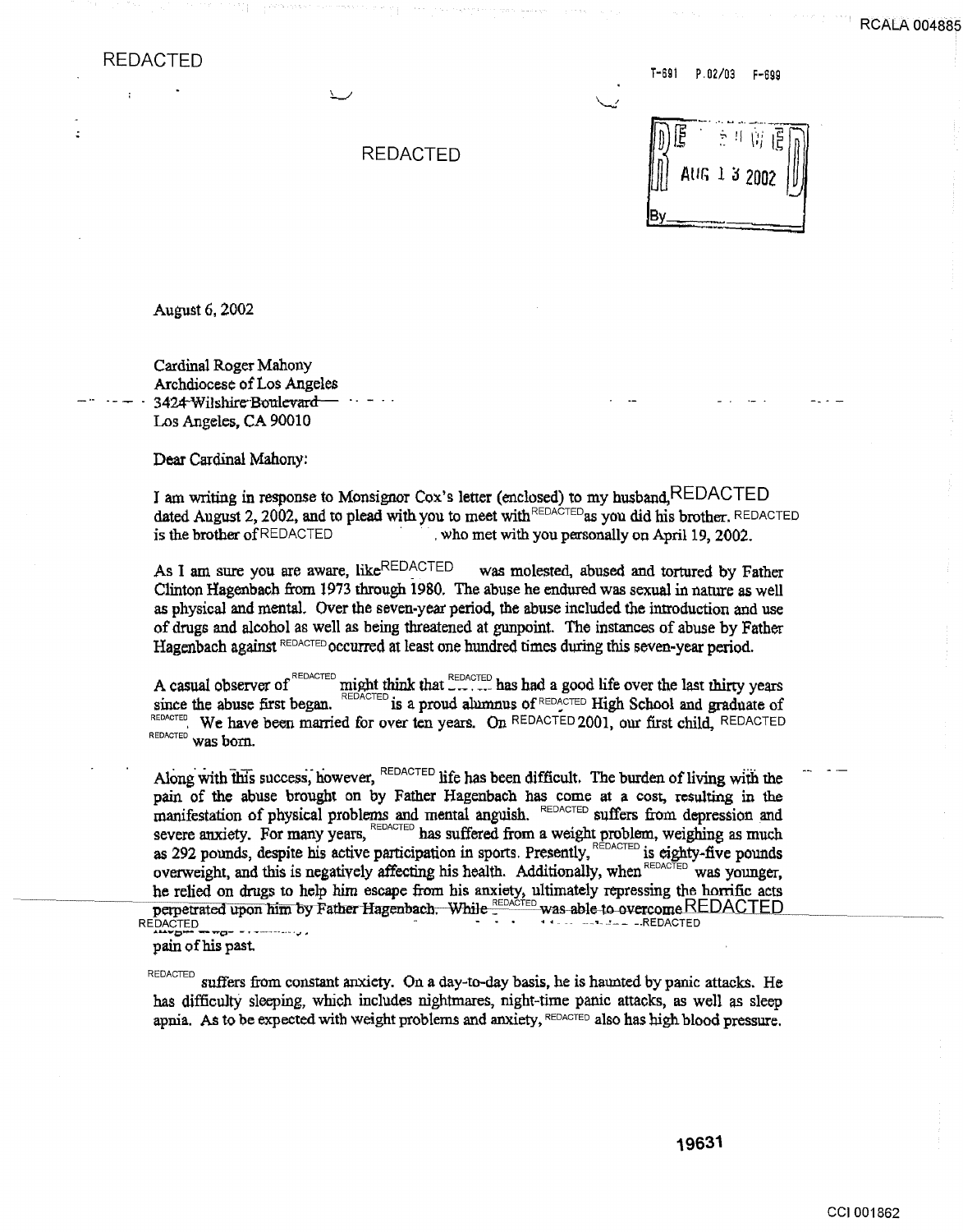ċ

As referenced in REDACTED letter. met with the Monsignor and in late 2001. At that time, Monsignor Cox advised both REDACTED  $Dr$ , REDACTED that you were available to meet with abuse victims and advised both of them to set up an appointment with you. Thereafter, REDACTED was able to meet with you on April 19, 2002. However, despite his Dersistent efforts, REDACTED was not afforded the same opportunity. Instead, Monsignor Cox now advises in his letter that, because of pending litigation, your policy on meeting victims has changed. In addition, Monsignor Cox's letter suggests that EDACTED may want to pursue litigation against the church by joining a recently filed class action lawsuit.

Under FEDACTED special circumstances, we do not find these offerings acceptable. While it is clear that the church is attempting to protect itself, we believe that you and the church should be treating  $REDACTED$ -with the same respect that was afforded to  $REDACTED$  on April 19, 2002. I do not understand Monsignor Cox's representation that "recent events in California have created a new situation that precludes the Cardinal from meeting with you at this time." These "recent events" have no bearing on the fact that REDACTED together, met with Monsignor Cox and Dr. REDACTED to discuss the abuse they suffered by Father Hagenbach at the end of last year. It is deplorable and unthinkable that you would meet with REDACTED brother, replacing and that the church would knowingly enter into a settlement agreement with reports. without giving the same time and consideration to REDACTED. This treatment seems inconsistent with the basic tenets of Christianity and the fundamental teachings of the church.

I fear that it will not be possible for REDACTED to move forward with his life happily and productively with the notion that he has, once again, been discounted and ultimately harmed by the church and by God. Just this past weekend, after he once again, called REDACTED REDACTED on Friday to set up an appointment only to be told that "a letter was on its way," and after receiving Monsignor Cox's letter on Saturday, REDACTED, had another panic attack, which required him to seek emergency medical attention. He was unable to go to work on Monday, August 5. As a mother and a wife, I am pleading to your sense of decency, that you give him and our family the chance to move beyond the unbearable effects of these horrible events.

Although it is difficult to fully comprehend the anguish REDACTED has endured for the past thirty years, since REDACTED THE recovered their memory last fall, I now finally understand the manifestation of the pain and suffering that I have witnessed over the last ten years of our marriage.

In closing, I again plead with you to please meet with us, Cardinal Mahony. My husband's physical and mental health and our family's faith, well-being and livelihood are at stake.

### Sincerely, **REDACTED**

### Monsignor Craig Cox (REDACTED CC: REDACTED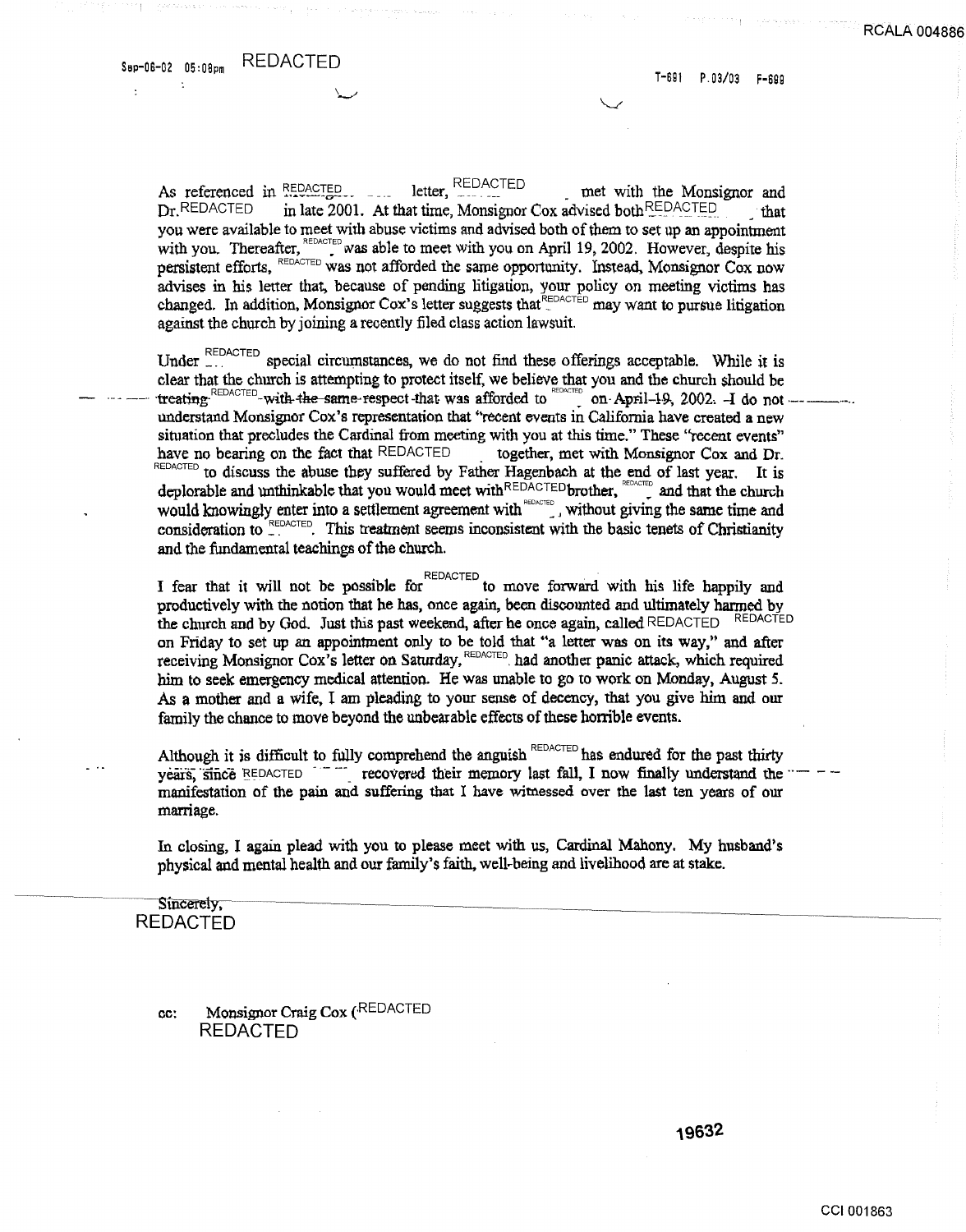RCALA 004887

|                                               | 237                        |
|-----------------------------------------------|----------------------------|
| $CMO$ $\rightarrow$ $#$<br>Considered by CMOB |                            |
| <b>Inactive Date</b>                          |                            |
| Case Name                                     | Desert Trip                |
| <b>Active Case?</b>                           |                            |
|                                               |                            |
| <b>Priest Name</b>                            | Hagenbach, Clinton V.      |
| <b>DOB</b>                                    | 11/15/1928                 |
| Ethnicity                                     | American (USA)             |
| <b>Diocese</b>                                | Archdiocese of Los Angeles |
| <b>Canon State</b>                            | Diocesan Priest            |
| <b>Religious Order</b>                        |                            |
| Incardination                                 |                            |
| Date Of Ordination                            |                            |
| <b>Clergy Status</b>                          | Deceased                   |
| <b>Clergy</b> (Faculties)                     |                            |
| <b>Religious</b>                              | $\mathsf{L}$               |
| <b>Diocesan</b>                               |                            |
| Description                                   |                            |
| Deacon                                        |                            |
| DOB                                           |                            |
| <b>Diocese</b>                                |                            |
| Ethnicity                                     |                            |
| <b>Ordination</b>                             |                            |
| <b>Status</b>                                 |                            |
| Date Referred to Vicar                        | 3/24/2011                  |
| Date Of Alleged Incident                      | 1974 or 1975               |
| <b>Alleged Victim</b>                         | Youth - Male               |
| <b>Multiple Victims</b>                       | $\Box$                     |
| <b>Accusers</b>                               |                            |
| <b>Investigation Complete</b>                 |                            |
| <b>Investigator Name</b>                      |                            |
| <b>Removed From Ministry</b>                  |                            |
| <b>Date Removed From Ministry</b>             |                            |
| <b>Date Returned To Ministry</b>              |                            |
| <b>Case Disposition</b>                       |                            |
| <b>DispositionComments</b>                    |                            |
| <b>Intervention</b>                           |                            |

*Description* REDACTED report states that Fr. X was a family friend and helped the victim when he got into trouble at a grammar school in the ADLA, where he was an altar boy. Victim (now 48 years old) reports that Fr. X took him and three other boys on a trip to the desert for 3-7 days, where they rode motorcycles and camped. He alleges that the priest gave them marijuana, alcohol and candies that seem to have produced a drugged state. He recalls sexual abuse including digital penetration of his anus. Victim and his father report that an investigator came to their home in 2010 asking questions about Fr. X and sexual abuse. Fr. X died in 1987. Counseling was offered.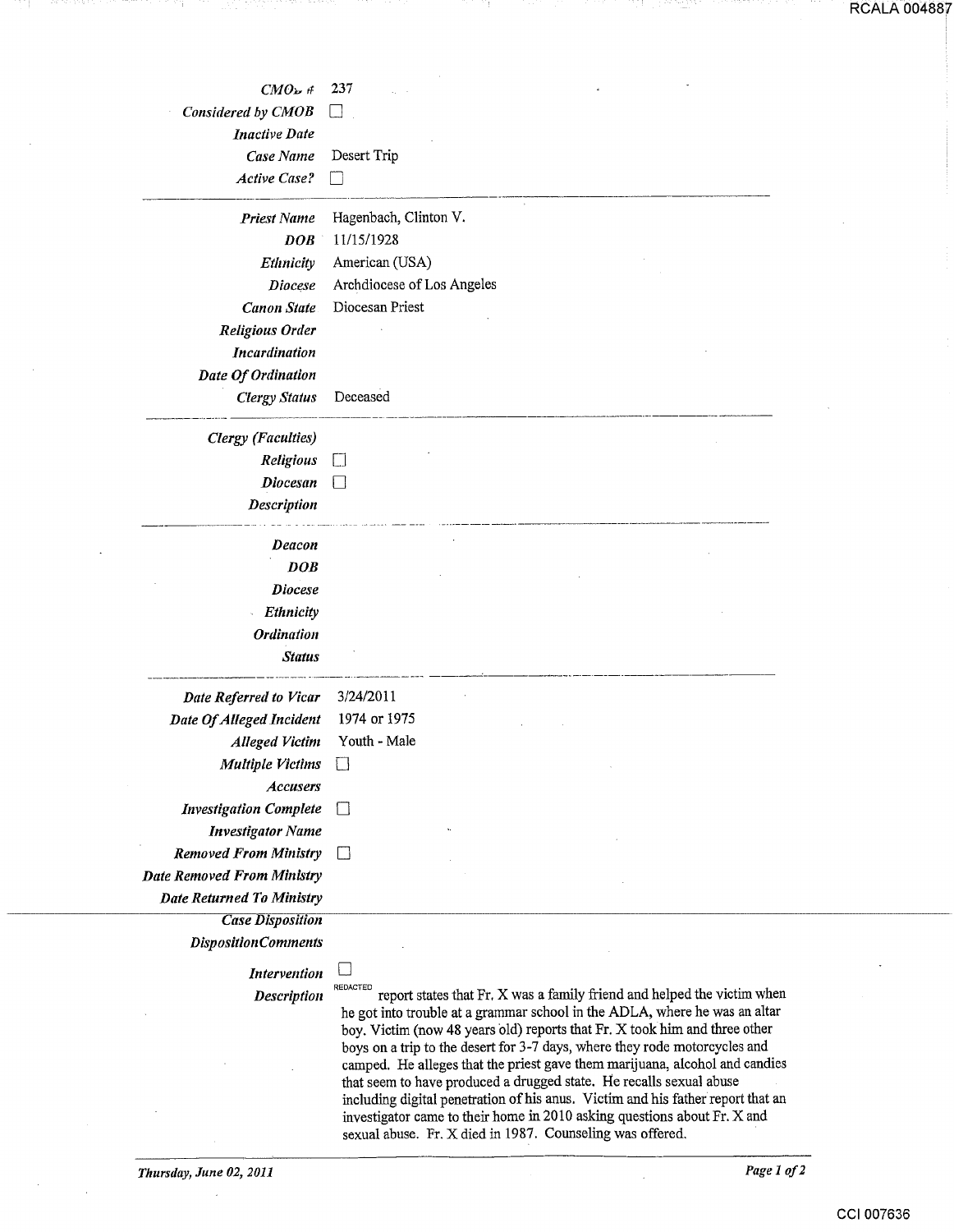*CaseStt,* 

*Follow Up Follow Up Date Legal Proceedings Legal Proceeilings?*   $\Box$ *Court Cases Settled Response Response Date*   $\Box$ *Sent To Rome?*  $\Box$ *Canonical Trial* 0 *Canonical Disposition Page* 

*Date Sent To Rome Canonical Trial Date* 

*Thursday, June 02, 2011* 

 $\hat{\mathcal{A}}$ 

*Page2of2*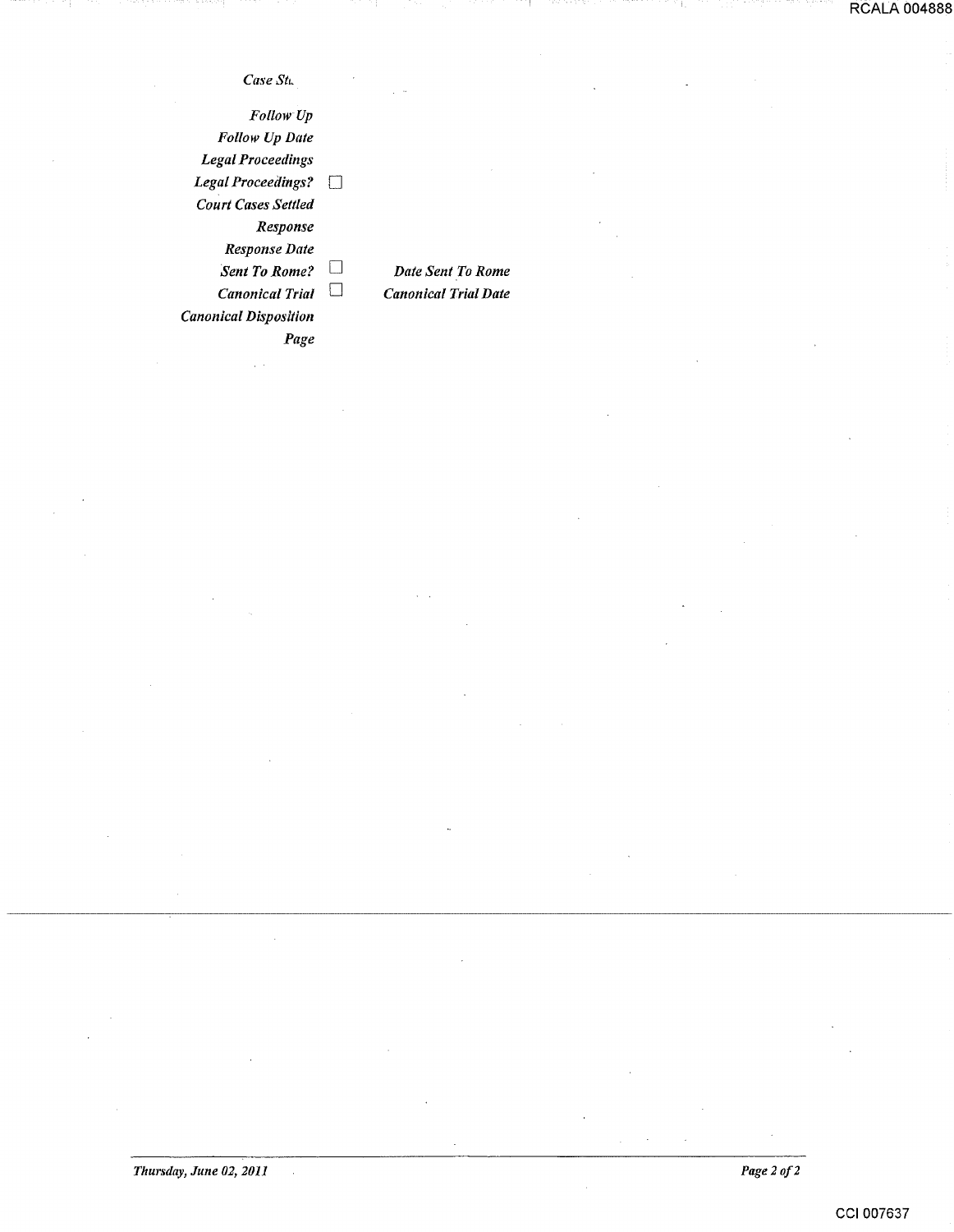## **Vicar for Clergy Database**

Clergy Assignment Record

# **Rev Clinton V. Hagenbach**

Current Primary Assignment

Birth Date Birth City Diaconate Ordination Priesthood Ordination Diocese Name Date of Incardination Religious Community Ritual Ascription Ministry Status **Seminary** Ethnicity

11/15/1928 Sacramento, California, USA

4/25/1961 Archdiocese of Los Angeles 4/25/1961

Latin Deceased St. John's Seminary, Camarillo American (USA) Canon State **Diocesan Priest** Diocesan Priest *Incard Process* 

### **Fingerprint Verification and Safeguard Training**

Date Background Check Safeguard Training

### **Assignment History**

| Assignment<br>Deceased                                                                                 | 12/7/1987  | <b>Beginning Date Completion Date</b> |
|--------------------------------------------------------------------------------------------------------|------------|---------------------------------------|
| Nazareth House, Los Angeles Resident, Retired                                                          | 11/3/1987  | 12/6/1987                             |
| St. Joseph Catholic Church, Hawthorne Pastor, Active Service                                           | 11/12/1984 | 10/12/1987                            |
| Chaplain, Active Service                                                                               | 7/1/1981   | 11/11/1984                            |
| Holy Spirit Catholic Church, Los Angeles Associate Pastor (Parochial<br>Vicar), Active Service         | 11/6/1978  | 6/30/1981                             |
| St. Teresa of Avila Catholic Church, Los Angeles Associate Pastor<br>(Parochial Vicar), Active Service | 1/7/1974   | 11/5/1978                             |
| Holy Family Catholic Church, Artesia Associate Pastor (Parochial Vicar),<br><b>Active Service</b>      | 3/8/1973   | 1/6/1974                              |
| Holy Trinity Catholic Church, Los Angeles Associate Pastor (Parochial<br>Vicar), Active Service        | 9/24/1968  | 3/7/1973                              |

Age **Deanery**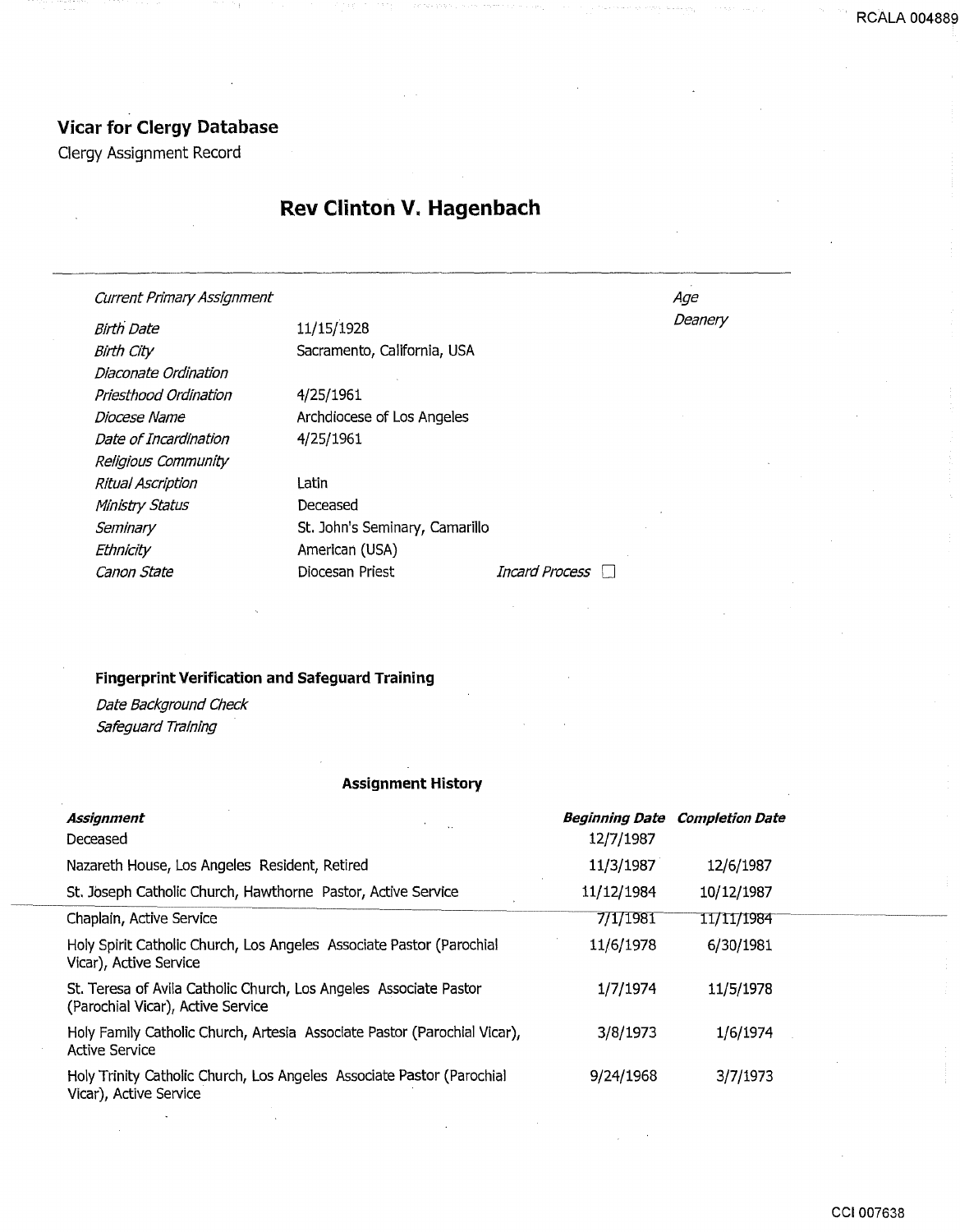Holy Innocents Catholic Church, Long Beach Associate Pastor (Parochial Vicar), Active Service 1/13/1966 5/10/1961

St. Cyril of Jerusalem Catholic Church, Encino Associate Pastor (Parochial Vicar), Active Service

 $\bar{\beta}$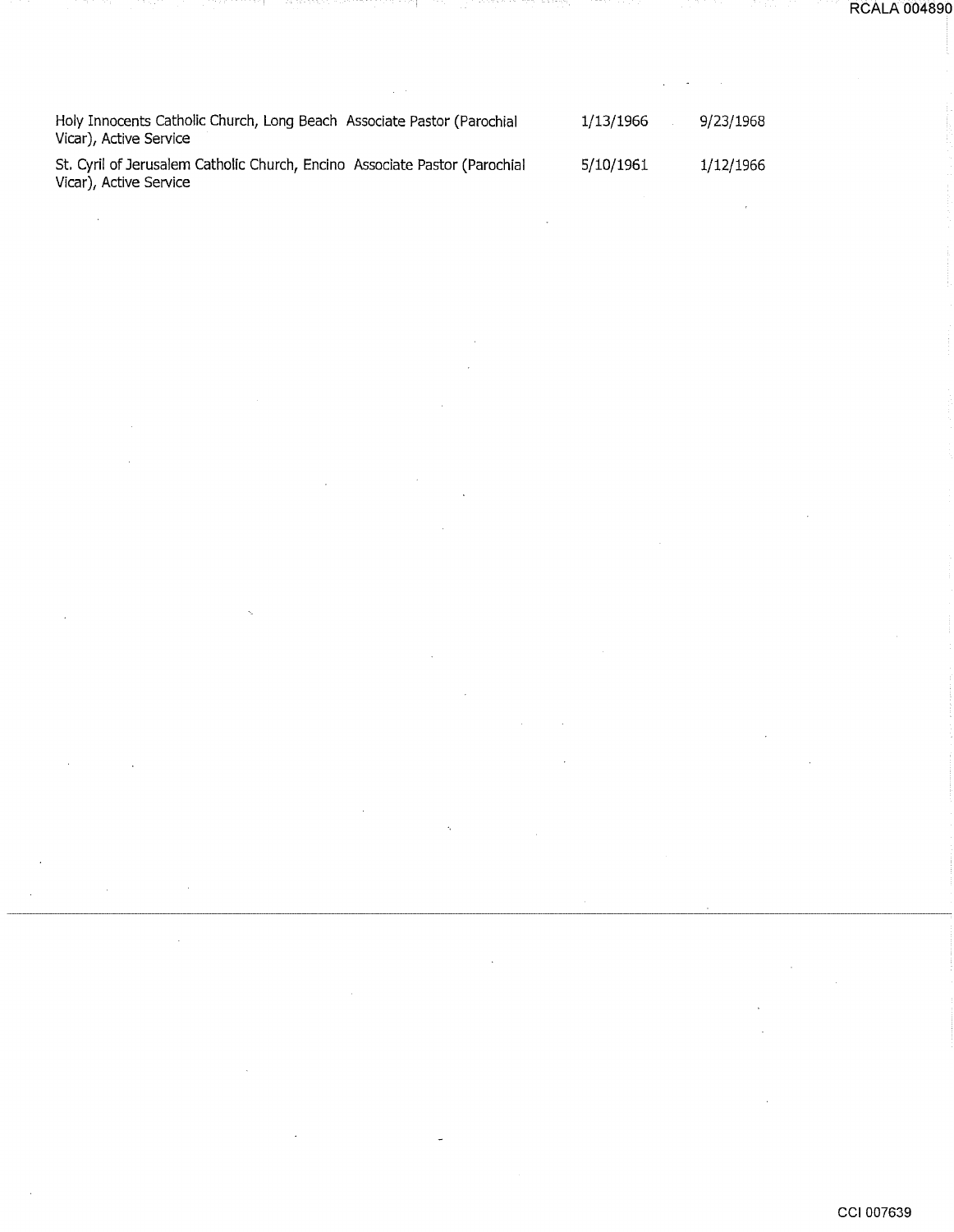| ACCUSED NAME: FR Clinton Hogenbackpate: 12-23-11<br><b>CONFIDENTIAL</b><br><b>ARCHDIOCESE OF LOS ANGELES</b><br><b>Child Abuse Report - Internal Routing Form</b>                                                                                                   |
|---------------------------------------------------------------------------------------------------------------------------------------------------------------------------------------------------------------------------------------------------------------------|
| This report involves allegations of:<br>Current Minor and Church Employee/volunteer<br><b>Current Minor and Priest</b><br>Past Minor and Priest<br>$\checkmark$<br>Past Minor and Religious Brother<br>Past Minor and Religious Sister<br>Adult/Adult Case<br>Other |
| Sexual abuse:<br>Physical abuse:<br>Harassment:<br>by priest<br>Brief Summary: Mexico alleged abuse in 1974<br>To:<br><b>REDACTED</b>                                                                                                                               |
| Msgr. Lorenzo Miranda - Vicar for Clergy<br><b>REDACTED</b>                                                                                                                                                                                                         |
| Other<br><b>REDACTED</b><br><b>REDACTED</b>                                                                                                                                                                                                                         |
| Office:<br>Submitted $L_1$ $\frac{u}{(2-\lambda)^2-1}$<br>Date distributed: $(2-\lambda)^2-1$<br>Comments: Conglair is similar to your<br>complaint                                                                                                                 |

ina mwaka wa 1992 ya Kas

27. YE

ting i

iya nga giyan

**RCALA 00489** 

Revised: 10/5/2011

 $\mathcal{A}^{\mathcal{A}}$ 

 $\mathcal{A}$ 

- 11

 $\sim$ 

19 H

 $\cdot$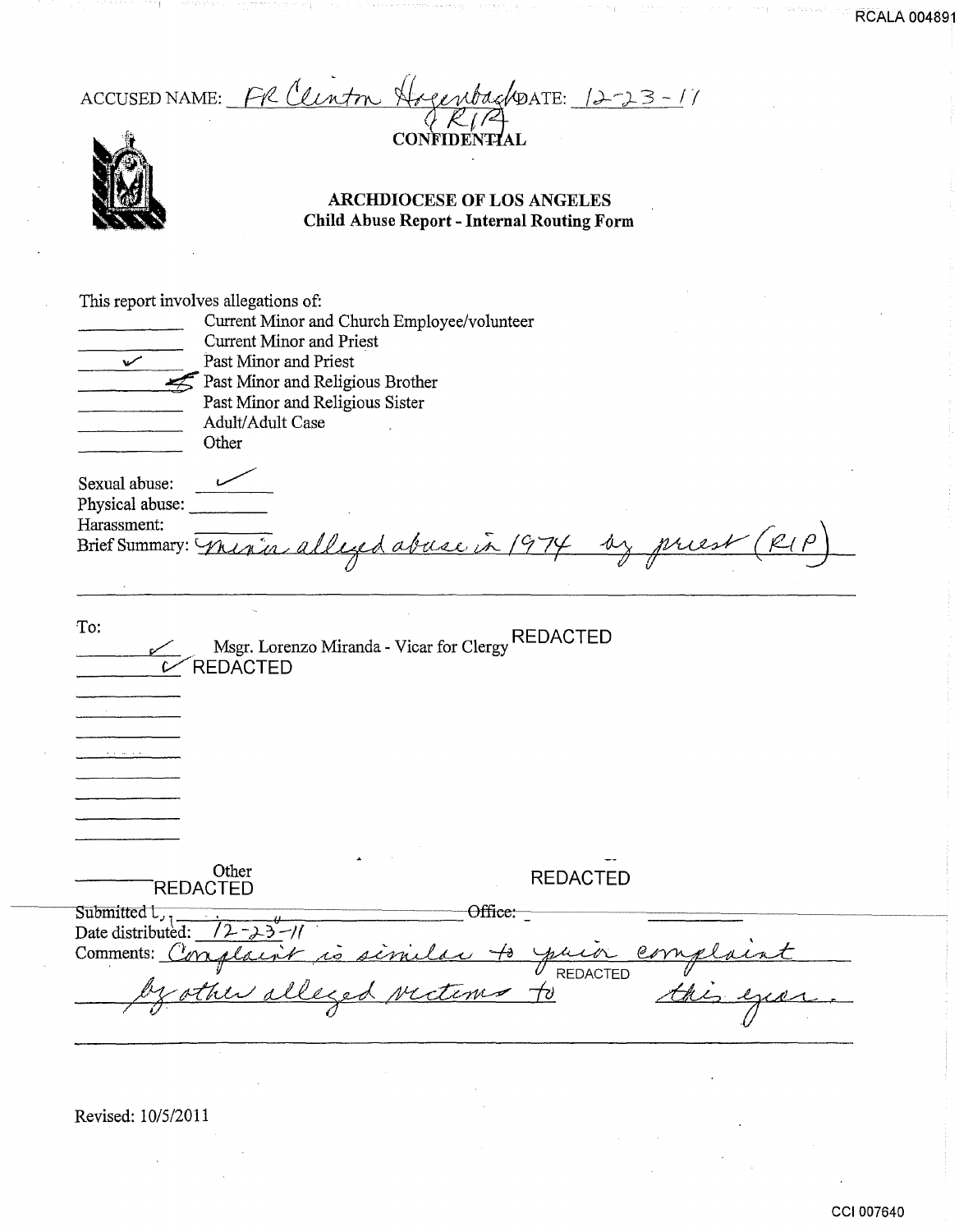

### ARCHDIOCESE OF LOS ANGELES CHILD ABUSE AND NEGLECT REPORTING FORM

 $\bar{\mathcal{L}}$ 

 $\label{eq:2.1} \frac{1}{\sqrt{2}}\sum_{i=1}^n\frac{1}{\sqrt{2}}\left(\frac{1}{\sqrt{2}}\sum_{i=1}^n\frac{1}{\sqrt{2}}\right)\left(\frac{1}{\sqrt{2}}\sum_{i=1}^n\frac{1}{\sqrt{2}}\right)\left(\frac{1}{\sqrt{2}}\sum_{i=1}^n\frac{1}{\sqrt{2}}\right)\left(\frac{1}{\sqrt{2}}\sum_{i=1}^n\frac{1}{\sqrt{2}}\right)\left(\frac{1}{\sqrt{2}}\sum_{i=1}^n\frac{1}{\sqrt{2}}\right)\left(\frac{1}{\sqrt{2}}\sum_{i=$ 

| <b>MANDATORY</b>                             | NON-MANDATORY                                                                                                                                                                                                                                                                                                                                                          |     |
|----------------------------------------------|------------------------------------------------------------------------------------------------------------------------------------------------------------------------------------------------------------------------------------------------------------------------------------------------------------------------------------------------------------------------|-----|
|                                              |                                                                                                                                                                                                                                                                                                                                                                        |     |
| Date Reported to the Archdiocese:            | 12/1/2011 Victim came forward to Sacrament REDACTED<br>provided<br>telephone number in L.A.                                                                                                                                                                                                                                                                            | who |
| Reported to Archdiocese by:                  | Victim on 12/8/2011 and 12/22/2011                                                                                                                                                                                                                                                                                                                                     |     |
| Alleged Victim:                              | REDACTED                                                                                                                                                                                                                                                                                                                                                               |     |
| Current Address:                             | Sacramento, CA. (need get address on next contact)                                                                                                                                                                                                                                                                                                                     |     |
| Telephone:                                   | <b>REDACTED</b>                                                                                                                                                                                                                                                                                                                                                        |     |
| Date of Birth:                               | REDACTED $\frac{1}{1962}$                                                                                                                                                                                                                                                                                                                                              |     |
| Alleged Perpetrator:                         | Fr. Clinton V. Hagenbach (RIP)                                                                                                                                                                                                                                                                                                                                         |     |
| Reported Date of Incident: (s)               | 1974 or 1975                                                                                                                                                                                                                                                                                                                                                           |     |
| Reported Circumstances of                    | REDACTED reports that Fr. Hagenbach took boys motorcycle riding in the desert.                                                                                                                                                                                                                                                                                         |     |
| Incident(s):                                 | He reports wine being involved. He says he was abused more than a few times<br>but did not provide exact details of the abuse. He did say that Fr. Hagenbach<br>would have the boys sleeping in bed with him overnight on these motorcycle<br>trips. He mentioned the name of another boyREDACTED<br>(spelling ?) was<br>drinking wine with him on these desert trips. |     |
| Reported Type of Abuse or Neglect:           | Sexual                                                                                                                                                                                                                                                                                                                                                                 |     |
| Reports to Public Authorities with<br>dates: | Victim was informed of their rights to report to public authorities.                                                                                                                                                                                                                                                                                                   |     |
| Comments:                                    | Details from two telephone conversations. Victim lives in Sacramento but may<br>be paying a visit to Los Angeles first quarter at which time we would have a<br>pastoral meeting.<br>Counseling offered but victim is getting individual counseling and psychiatric<br>support through Veteran's administration.                                                       |     |
| Report initiated by:                         | <b>REDACTED</b>                                                                                                                                                                                                                                                                                                                                                        |     |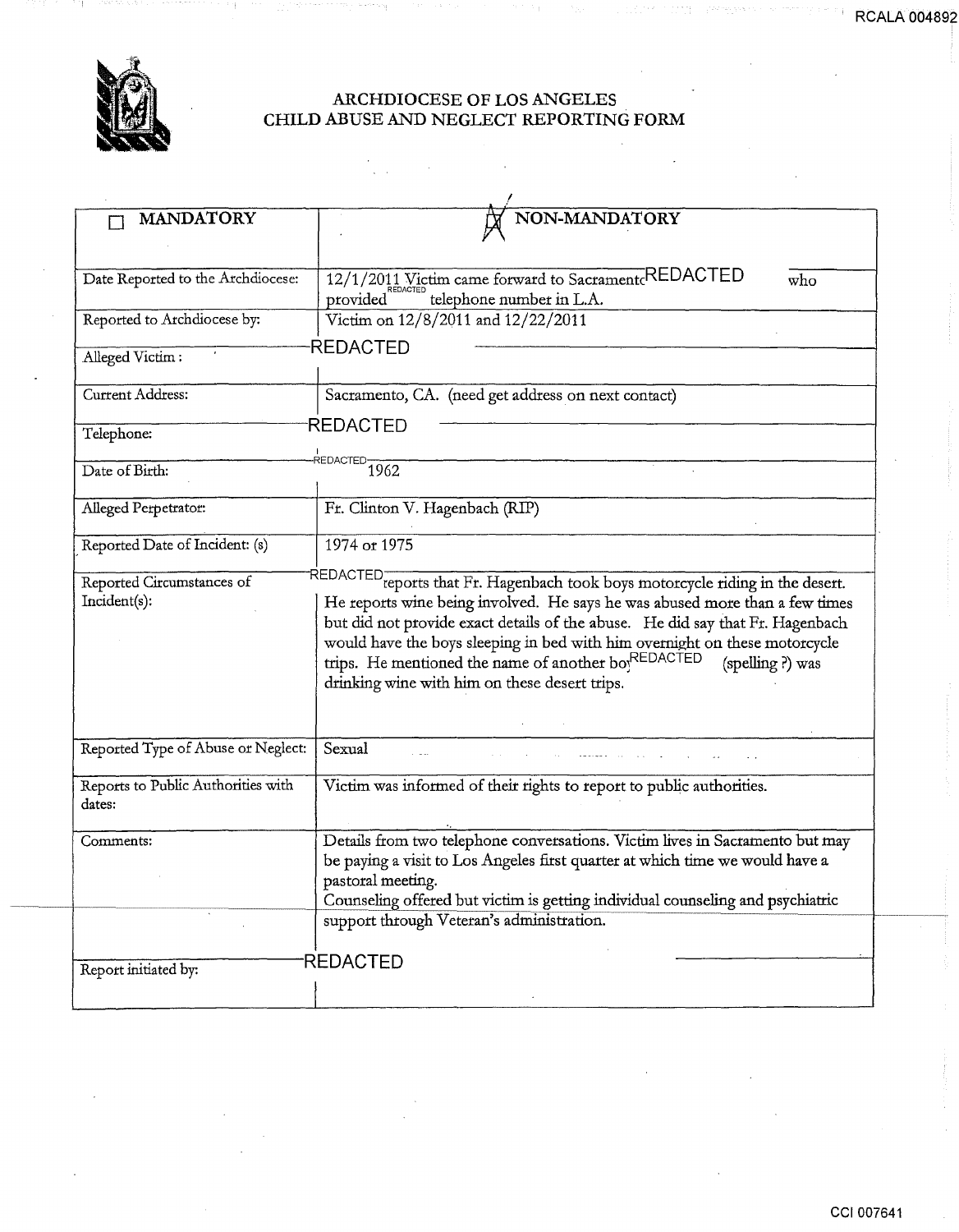ACCUSED NAME: R. CLINTON HAGENBACH (RIP) DATE: 9-24-20[]

## **CONFIDENTIAL**



### ARCHDIOCESE OF LOS ANGELES Child Abuse Report - Internal Routing Form

|                       |                                  | Current Minor and Church Employee/volunteer               |  |
|-----------------------|----------------------------------|-----------------------------------------------------------|--|
|                       | <b>Current Minor and Priest</b>  |                                                           |  |
|                       | Past Minor and Priest            |                                                           |  |
|                       | Past Minor and Religious Brother |                                                           |  |
|                       | Past Minor and Religious Sister  |                                                           |  |
|                       | Adult/Adult Case                 |                                                           |  |
|                       | Other                            |                                                           |  |
| Sexual abuse:         |                                  |                                                           |  |
| Physical abuse:       |                                  |                                                           |  |
| Harassment:           |                                  |                                                           |  |
|                       |                                  | Brief Summary: Sexual abuse in 1994 or 1975 of a menor by |  |
|                       |                                  |                                                           |  |
|                       |                                  |                                                           |  |
|                       |                                  |                                                           |  |
| To:                   |                                  | REDACTED<br>EDACTED:<br>EDACTED:                          |  |
|                       | <b>REDACTED</b>                  |                                                           |  |
|                       |                                  |                                                           |  |
|                       |                                  |                                                           |  |
|                       |                                  |                                                           |  |
|                       |                                  |                                                           |  |
|                       |                                  |                                                           |  |
|                       |                                  |                                                           |  |
|                       |                                  |                                                           |  |
|                       |                                  |                                                           |  |
|                       |                                  |                                                           |  |
| -REDACTED             |                                  | <b>REDACTED</b>                                           |  |
| Submitt               |                                  | Office                                                    |  |
| Date distributed: $3$ |                                  |                                                           |  |
| Comments: Conen       |                                  |                                                           |  |
|                       |                                  |                                                           |  |
|                       |                                  |                                                           |  |
|                       |                                  |                                                           |  |
|                       |                                  |                                                           |  |
|                       |                                  |                                                           |  |
|                       |                                  |                                                           |  |

Revised: 03/12/2009